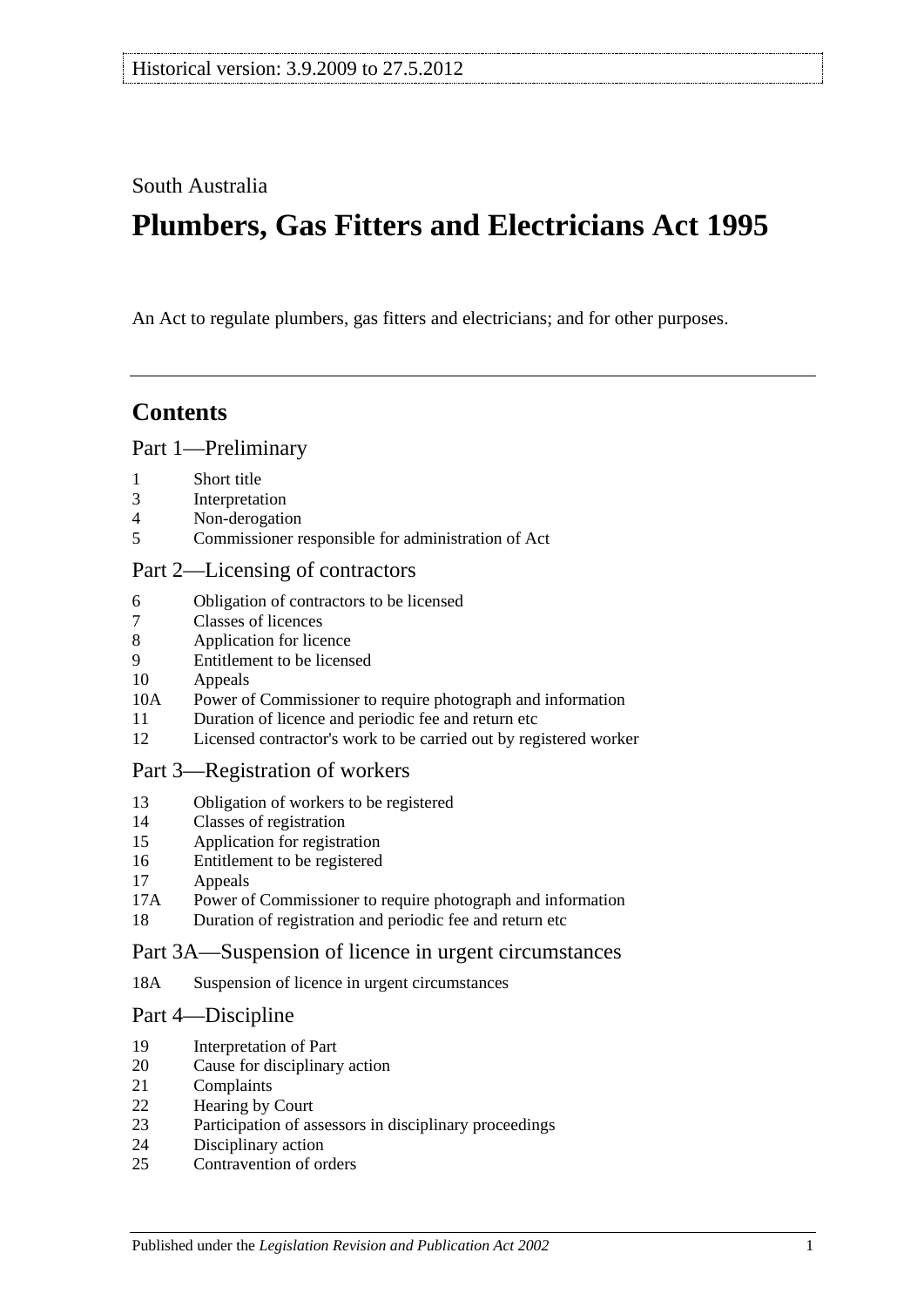## [Part 6—Miscellaneous](#page-14-1)

- 27 [Delegations](#page-14-2)
- 28 [Agreement with professional organisation](#page-15-0)
- 29 [Exemptions](#page-15-1)
- 30 [Registers](#page-15-2)
- 31 [Commissioner and proceedings before Court](#page-16-0)
- 32 [False or misleading information](#page-16-1)
- 33 [Name in which contractor may carry on business](#page-16-2)
- 34 [Statutory declaration](#page-17-0)
- 35 [Investigations](#page-17-1)
- 36 [General defence](#page-17-2)
- 37 [Liability for act or default of officer, employee or agent](#page-17-3)
- 38 [Offences by bodies corporate](#page-17-4)
- 39 [Continuing offence](#page-17-5)
- 40 [Prosecutions](#page-18-0)
- 41 [Evidence](#page-18-1)
- 42 [Service of documents](#page-18-2)
- 43 [Annual report](#page-19-0)
- 44 [Regulations](#page-19-1)

## [Schedule 1—Appointment and selection of assessors for Court](#page-19-2)

## [Schedule 2—Transitional provisions](#page-20-0)

2 [Transitional](#page-20-1)

[Legislative history](#page-22-0)

## <span id="page-1-0"></span>**The Parliament of South Australia enacts as follows:**

# **Part 1—Preliminary**

#### <span id="page-1-1"></span>**1—Short title**

This Act may be cited as the *Plumbers, Gas Fitters and Electricians Act 1995*.

#### <span id="page-1-2"></span>**3—Interpretation**

In this Act, unless the contrary intention appears—

*Commissioner* means the Commissioner for Consumer Affairs;

*contractor* means a plumbing contractor, a gas fitting contractor or an electrical contractor;

*Court* means the Administrative and Disciplinary Division of the District Court of South Australia;

*director* of a body corporate includes—

(a) a person occupying or acting in the position of director or member of the governing body of the body corporate, by whatever name called and whether or not validly appointed to occupy or duly authorised to act in the position; and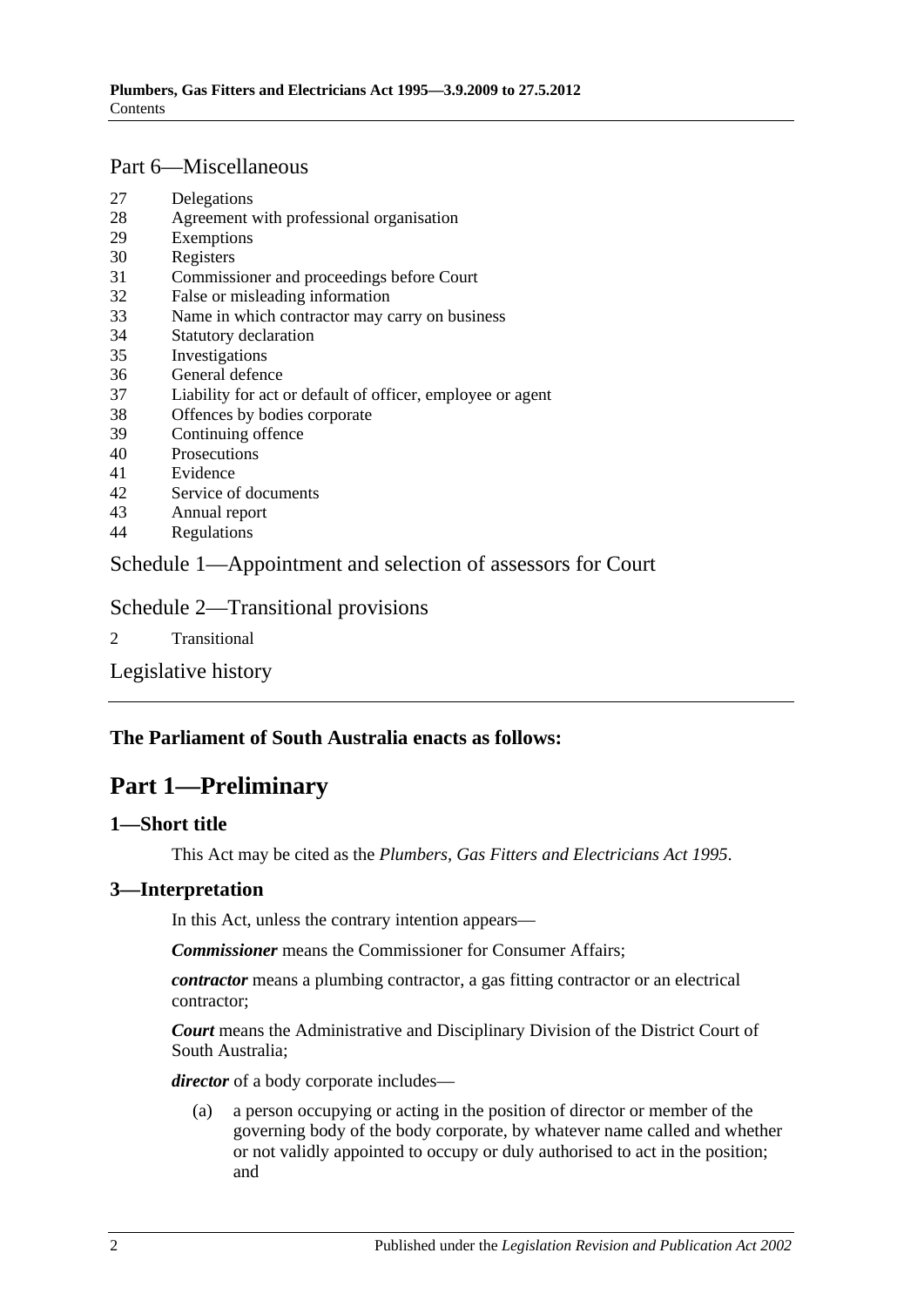(b) any person in accordance with whose directions or instructions the directors or members of the governing body of the body corporate are accustomed to act;

*draining work* means the installation, alteration, repair, maintenance or disconnection of sanitary drains or stormwater drains, and includes work of a class prescribed by regulation;

*electrical contractor* means a person who carries on the business of performing electrical work for others;

*electrical installation* means the whole or part of any system or equipment wherever situated intended for the conveyance, control, measurement or use of electricity supplied or intended to be supplied by a person or body that supplies electricity to the public at a voltage above extra low voltage as defined in *Australian Standard AS3000 Wiring Rules*;

*electrical work* means the installation, alteration, repair or maintenance of an electrical installation, and includes work of a class prescribed by regulation;

*electrical worker* means a person who personally carries out electrical work;

*equipment* includes fittings, fixtures, appliances and devices;

*gas* means a gaseous fuel consisting of hydrocarbons or predominantly of hydrocarbons;

*gas fitting* means the installation, alteration, repair, maintenance or disconnection of any pipes or equipment to convey or utilise gas (including associated gas ventilation equipment) downstream of—

- (a) the outlet of a meter installed for measuring consumption of reticulated gas supplied by a licensed gas supplier under the *[Gas Act](http://www.legislation.sa.gov.au/index.aspx?action=legref&type=act&legtitle=Gas%20Act%201988) 1988*; or
- (b) the outlet of any gas storage tank or cylinder,

and includes work of a class prescribed by regulation;

*gas fitting contractor* means a person who carries on the business of performing gas fitting for others;

*gas fitting worker* means a person who personally carries out gas fitting;

*licence* means a licence under [Part 2;](#page-3-2) and *licensed* and *licensee* have corresponding meanings;

*perform*, in relation to plumbing, gas fitting or electrical work, includes—

- (a) cause such work to be performed; or
- (b) organise or arrange for the performance of such work;

*plumbing* means water plumbing work, sanitary plumbing work or draining work or the installation or testing of backflow prevention devices;

*plumbing contractor* means a person who carries on the business of performing plumbing for others;

*plumbing worker* means a person who personally carries out plumbing;

*registration* means registration under [Part 3;](#page-8-0) and *registered* has a corresponding meaning;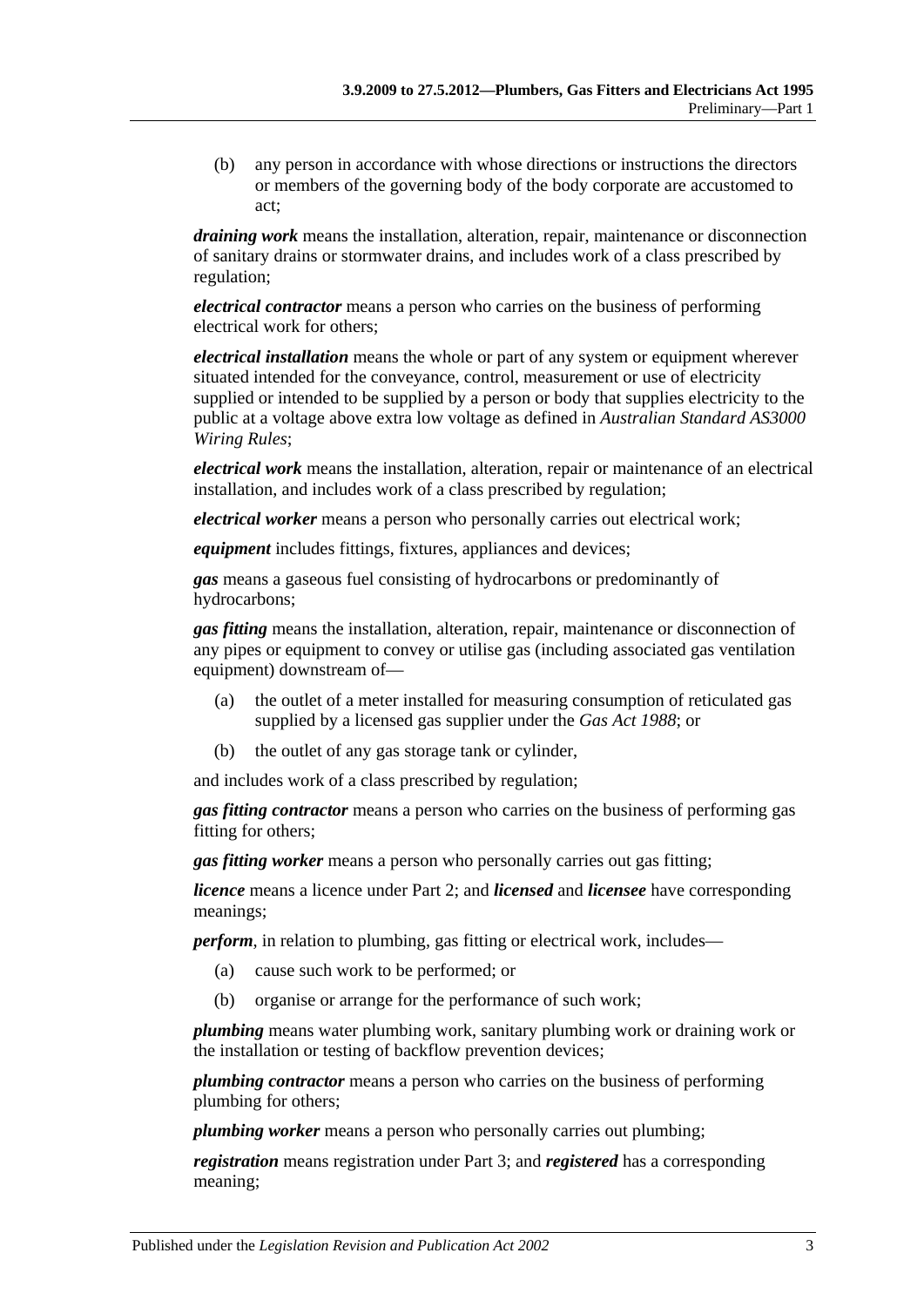*sanitary drain* means pipes and equipment to collect and convey wastewater from a sanitary plumbing installation to an on-site wastewater treatment facility or a public sewerage or effluent disposal system;

*sanitary plumbing work* means the installation, alteration, repair, maintenance or disconnection of pipes or equipment to receive and convey wastewater to sanitary drains (including associated plumbing ventilation equipment), and includes work of a class prescribed by regulation;

*stormwater drain* means pipes and equipment to collect and convey stormwater to a public stormwater disposal system;

*water plumbing* means the installation, alteration, repair, maintenance or disconnection of pipes or equipment (including water heaters) to be connected directly or indirectly to a public water supply system, and includes work of a class prescribed by regulation;

*worker* means a plumbing worker, a gas fitting worker or an electrical worker.

#### <span id="page-3-0"></span>**4—Non-derogation**

The provisions of this Act are in addition to and do not derogate from the provisions of any other Act.

#### <span id="page-3-1"></span>**5—Commissioner responsible for administration of Act**

The Commissioner is responsible, subject to the control and directions of the Minister, for the administration of this Act.

# <span id="page-3-2"></span>**Part 2—Licensing of contractors**

#### <span id="page-3-3"></span>**6—Obligation of contractors to be licensed**

- (1) A person must not—
	- (a) carry on business as a plumbing contractor, a gas fitting contractor or an electrical contractor except as authorised by a licence under this Part; or
	- (b) advertise or otherwise hold himself or herself out as being entitled to carry on business as a plumbing contractor, a gas fitting contractor or an electrical contractor unless authorised to carry on business as such a contractor by a licence under this Part.

Maximum penalty: \$20 000.

- (2) A person required by this Act to be licensed as a contractor is not entitled to any fee or other consideration in respect of work performed as a contractor unless—
	- (a) the person was authorised to perform the work under a licence; or
	- (b) a court hearing proceedings for recovery of the fee or other consideration is satisfied that the person's failure to be so authorised resulted from inadvertence only.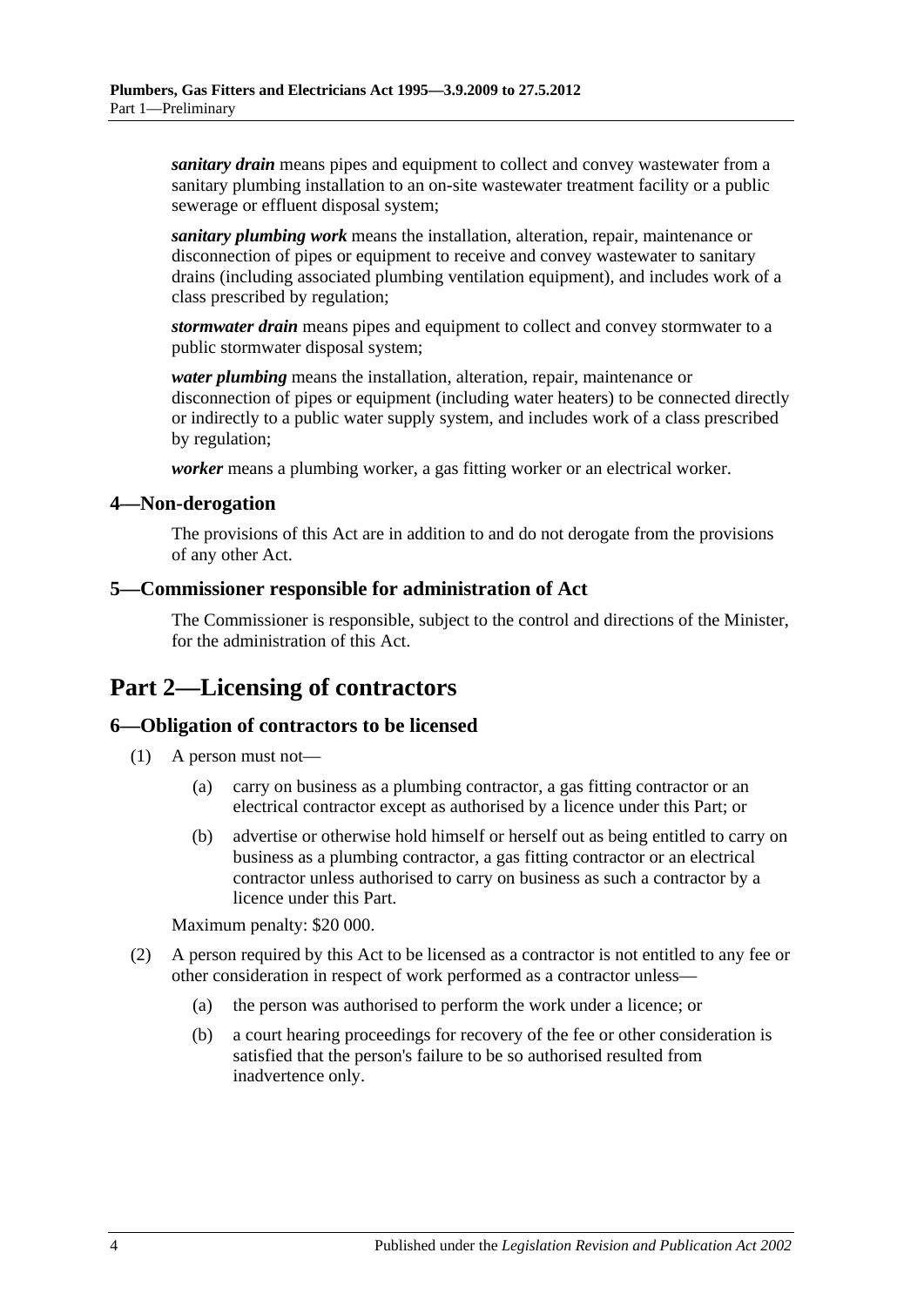#### <span id="page-4-0"></span>**7—Classes of licences**

- (1) There are the following classes of licences for the purposes of this Act:
	- (a) plumbing contractors licence—a licence authorising a person to carry on business as a plumbing contractor;
	- (b) gas fitting contractors licence—a licence authorising a person to carry on business as a gas fitting contractor;
	- (c) electrical contractors licence—a licence authorising a person to carry on business as an electrical contractor;
	- (d) restricted licence—
		- (i) a plumbing contractors licence subject to conditions limiting the work that may be performed under the authority of the licence—
			- (A) to water plumbing work;
			- (B) to sanitary plumbing work;
			- (C) to draining work;
			- (D) in any other way;
		- (ii) a gas fitting contractors licence subject to conditions limiting (in any way) the work that may be performed under the authority of the licence;
		- (iii) an electrical contractors licence subject to conditions limiting (in any way) the work that may be performed under the authority of the licence.
- (2) Conditions limiting the work that may be performed under the authority of a licence—
	- (a) may be imposed by the Commissioner on the grant of the licence; and
	- (b) may be varied or revoked by the Commissioner at any time on application by the licensee.

#### <span id="page-4-1"></span>**8—Application for licence**

- (1) An application for a licence must—
	- (a) be made to the Commissioner in the manner and form approved by the Commissioner; and
	- (b) be accompanied by the fee fixed by regulation.
- (2) An applicant for a licence must provide the Commissioner with such evidence as the Commissioner thinks appropriate as to the identity, age and address of the applicant and any other information required by the Commissioner for the purposes of determining the application.
- (3) A licence granted to a natural person will include a photograph of the holder of the licence; consequently, an applicant for a licence who is a natural person may be required by the Commissioner—
	- (a) to attend at a specified place for the purpose of having the applicant's photograph taken; or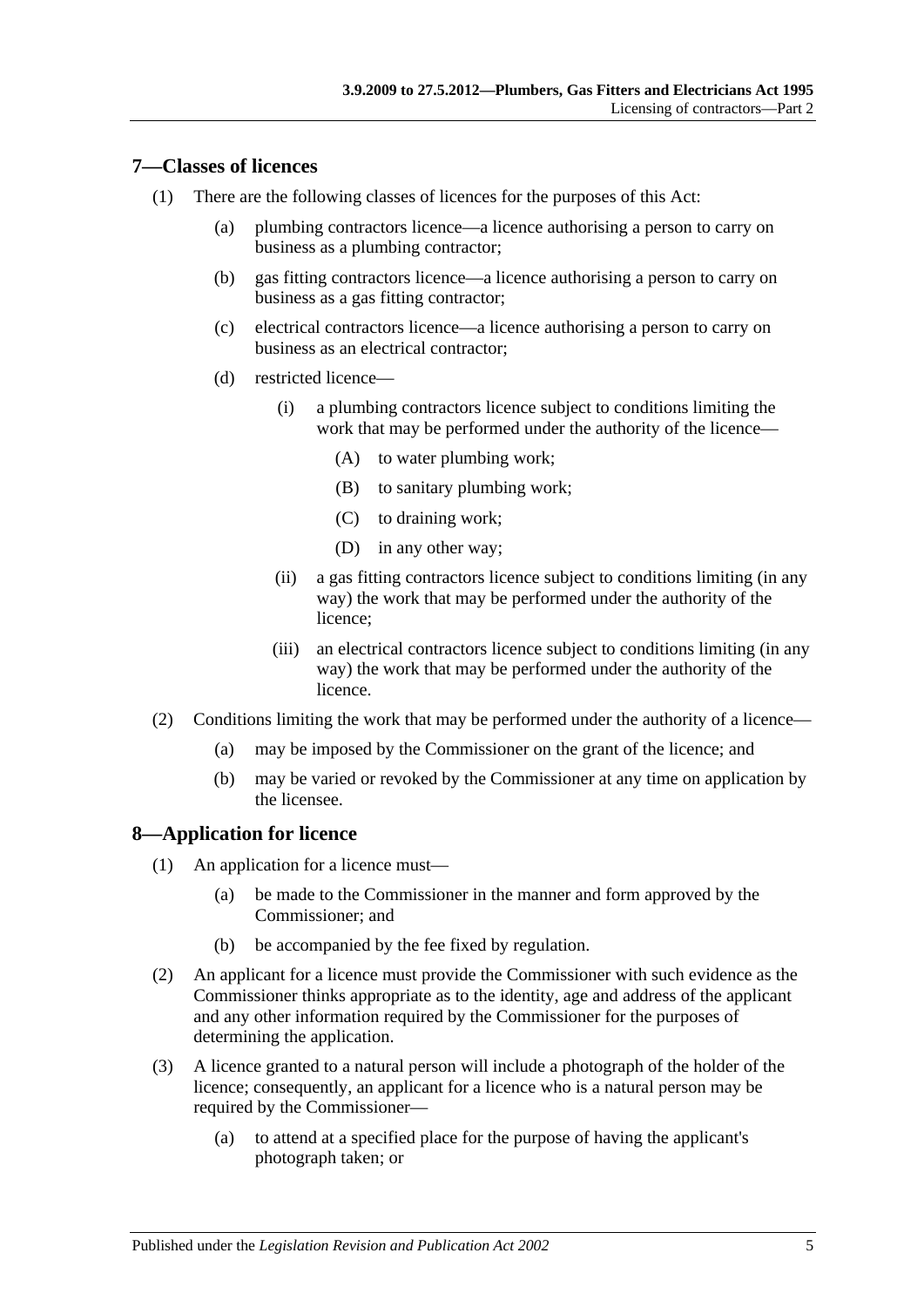- (b) to supply the Commissioner with one or more photographs of the applicant as specified by the Commissioner.
- (4) If an applicant for a licence has previously failed to pay a fee or penalty that became payable under this Act, the Commissioner may require the applicant to pay the whole or a specified part of the fee or penalty.
- <span id="page-5-1"></span>(5) The Commissioner may, by notice in writing, require an applicant for a licence, within a time fixed by the notice (which may not be less than 28 days after service of the notice), to comply with any requirement under this section to the Commissioner's satisfaction.
- (6) If the applicant fails to comply with the notice under [subsection](#page-5-1) (5), the Commissioner may, without further notice, refuse the application but keep the fee that accompanied the application.

#### <span id="page-5-0"></span>**9—Entitlement to be licensed**

- (1) A natural person is entitled to be granted a licence if the person—
	- $(a)$  has
		- (i) the qualifications and experience required by regulation for the kind of work authorised by the licence; or
		- (ii) subject to the regulations, qualifications and experience that the Commissioner considers appropriate having regard to the kind of work authorised by the licence; and
	- (b) is not suspended or disqualified from practising or carrying on an occupation, trade or business under a law of this State, the Commonwealth, another State or a Territory of the Commonwealth; and
	- (c) is not an insolvent under administration within the meaning of the *Corporations Act 2001* of the Commonwealth; and
	- (d) has not, during the period of five years preceding the application for the licence, been a director of a body corporate wound up for the benefit of creditors—
		- (i) when the body corporate was being so wound up; or
		- (ii) within the period of six months preceding the commencement of the winding up; and
	- (e) has sufficient business knowledge and experience and financial resources for the purpose of properly carrying on the business authorised by the licence; and
	- (f) is a fit and proper person to be the holder of a licence.
- (2) A body corporate is entitled to be granted a licence if—
	- (a) the body corporate—
		- (i) is not suspended or disqualified from practising or carrying on an occupation, trade or business under a law of this State, the Commonwealth, another State or a Territory of the Commonwealth; and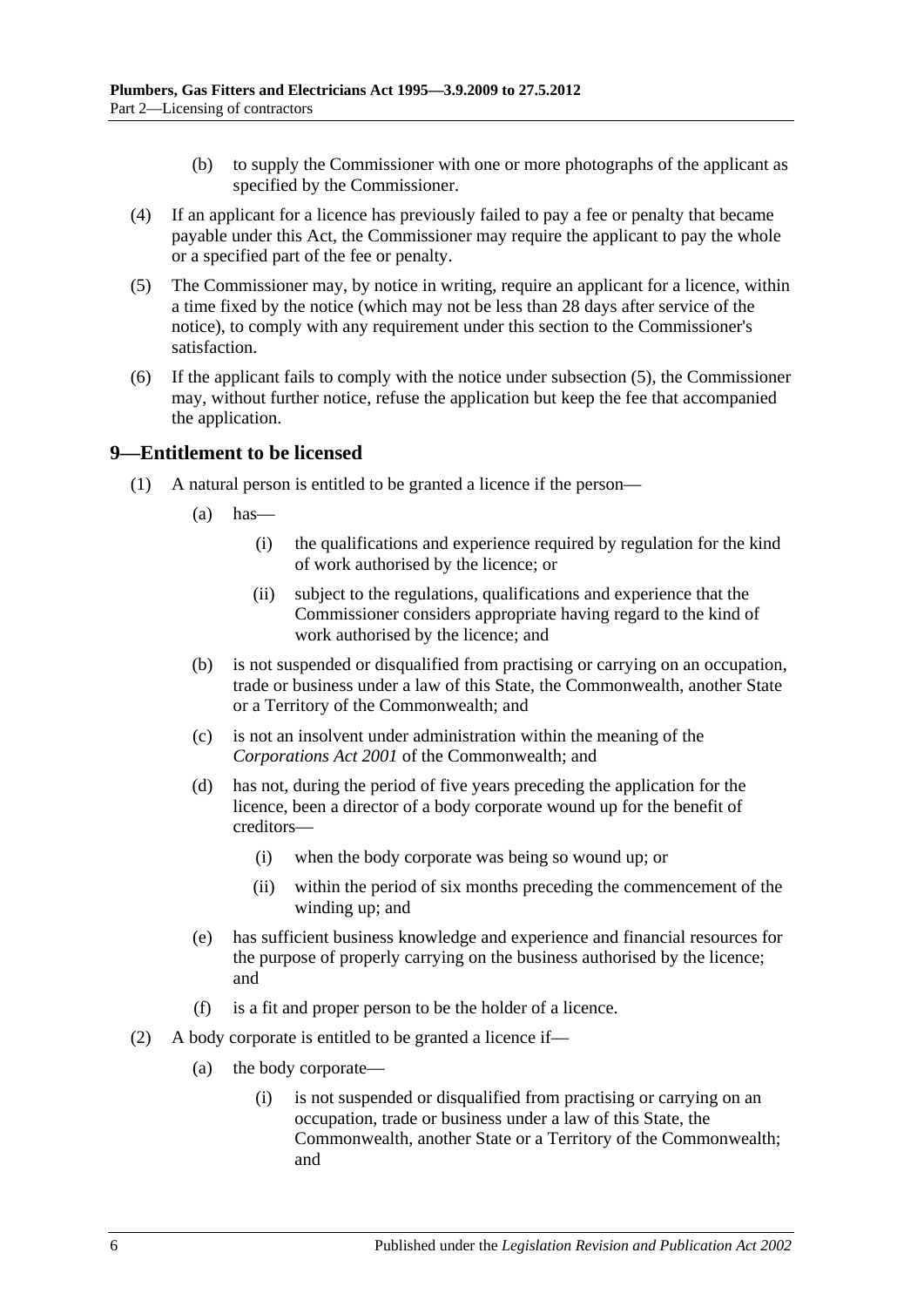- (ii) is not being wound up and is not under official management or in receivership; and
- (b) no director of the body corporate—
	- (i) is suspended or disqualified from practising or carrying on an occupation, trade or business under a law of this State, the Commonwealth, another State or a Territory of the Commonwealth; or
	- (ii) has, during the period of five years preceding the application for the licence, been a director of a body corporate wound up for the benefit of creditors—
		- (A) when the body corporate was being so wound up; or
		- (B) within the period of six months preceding the commencement of the winding up; and
- (c) the directors of the body corporate together have sufficient business knowledge and experience for the purpose of properly directing the business authorised by the licence; and
- (d) the body corporate has sufficient financial resources for the purpose of properly carrying on the business authorised by the licence; and
- (e) each director of the body corporate is a fit and proper person to be the director of a body corporate that is the holder of a licence.
- (3) Where, on an application for a licence, the Commissioner—
	- (a) is not satisfied that the applicant meets requirements as to qualifications, business knowledge, experience or financial resources; but
	- (b) is satisfied that the applicant proposes to carry on business as a contractor in partnership with a person who does meet those requirements,

the Commissioner may, subject to the other provisions of this section, grant a licence to the applicant subject to the condition that the applicant not carry on business under the licence except in partnership with that person or some other person approved by the Commissioner.

#### <span id="page-6-0"></span>**10—Appeals**

- (1) An applicant for a licence may appeal to the Court against a decision of the Commissioner refusing the application.
- (2) Subject to [subsection](#page-6-1) (4), an appeal must be instituted within one month of the making of the decision appealed against.
- (3) The Commissioner must, if so required by the applicant, state in writing the reasons for the Commissioner's decision to refuse the application.
- <span id="page-6-1"></span>(4) If the reasons of the Commissioner are not given in writing at the time of making the decision and the applicant (within one month of the making of the decision) requires the Commissioner to state the reasons in writing, the time for instituting an appeal runs from the time at which the applicant receives the written statement of those reasons.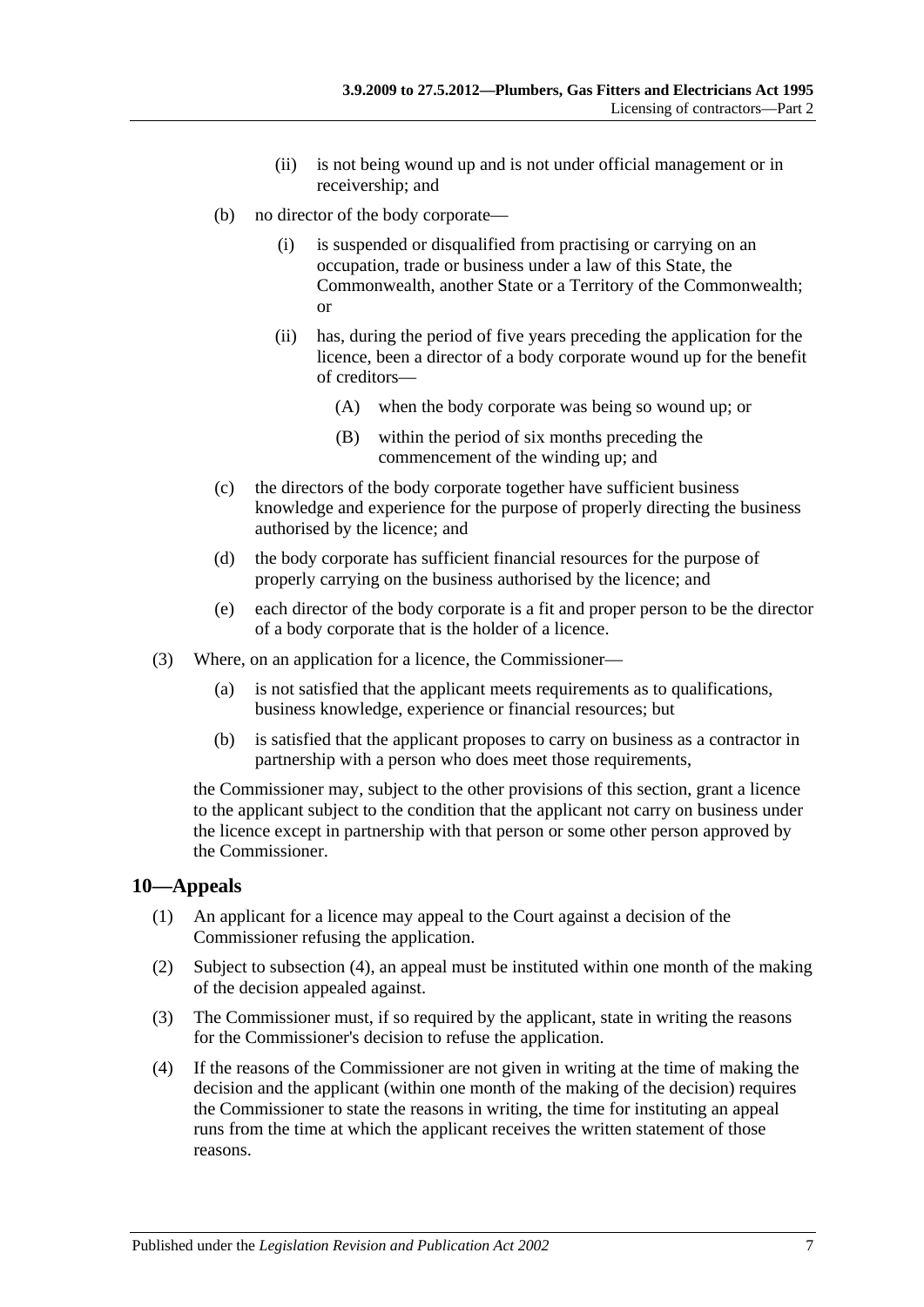#### <span id="page-7-0"></span>**10A—Power of Commissioner to require photograph and information**

The Commissioner may, by notice in writing, require a licensed contractor, within a time fixed by the notice (which may not be less than 28 days after service of the notice)—

- (a) at least once in every 10 years—
	- (i) to attend at a specified place for the purpose of having the contractor's photograph taken; or
	- (ii) to supply the Commissioner with one or more photographs of the contractor as specified by the Commissioner; and
- (b) not more than once in each year—to provide the Commissioner with such evidence as the Commissioner thinks appropriate as to the identity, age and address of the contractor and information about any other specified matters.

#### <span id="page-7-1"></span>**11—Duration of licence and periodic fee and return etc**

- (1) A licence remains in force (except for any period for which it is suspended) until—
	- (a) the licence is surrendered or cancelled; or
	- (b) the licensed contractor dies or, in the case of a licensed body corporate, is dissolved.
- <span id="page-7-3"></span>(2) A licensed contractor must, at intervals fixed by regulation—
	- (a) pay to the Commissioner the fee fixed by regulation; and
	- (b) lodge with the Commissioner a return in the manner and form required by the Commissioner.
- (3) If a licensed contractor fails to pay the fee or lodge the return in accordance with [subsection](#page-7-3) (2), or to comply with a notice under [section](#page-7-0) 10A, the Commissioner may, by notice in writing, require the contractor to make good the default and, in addition, to pay to the Commissioner the amount fixed by regulation as a penalty for default.
- (4) If the licensed contractor fails to comply with the notice within 28 days after service of the notice, the contractor's licence is cancelled.
- (5) The Commissioner must notify the contractor in writing of the cancellation of the contractor's licence.
- (6) A licensed contractor may surrender the licence.
- (7) In this section—

*licensed contractor* includes a licensed contractor whose licence has been suspended.

#### <span id="page-7-2"></span>**12—Licensed contractor's work to be carried out by registered worker**

A licensed contractor must ensure that plumbing, gas fitting or electrical work performed in the course of the contractor's business is personally carried out by a registered worker authorised to carry out such work.

Maximum penalty: \$20 000.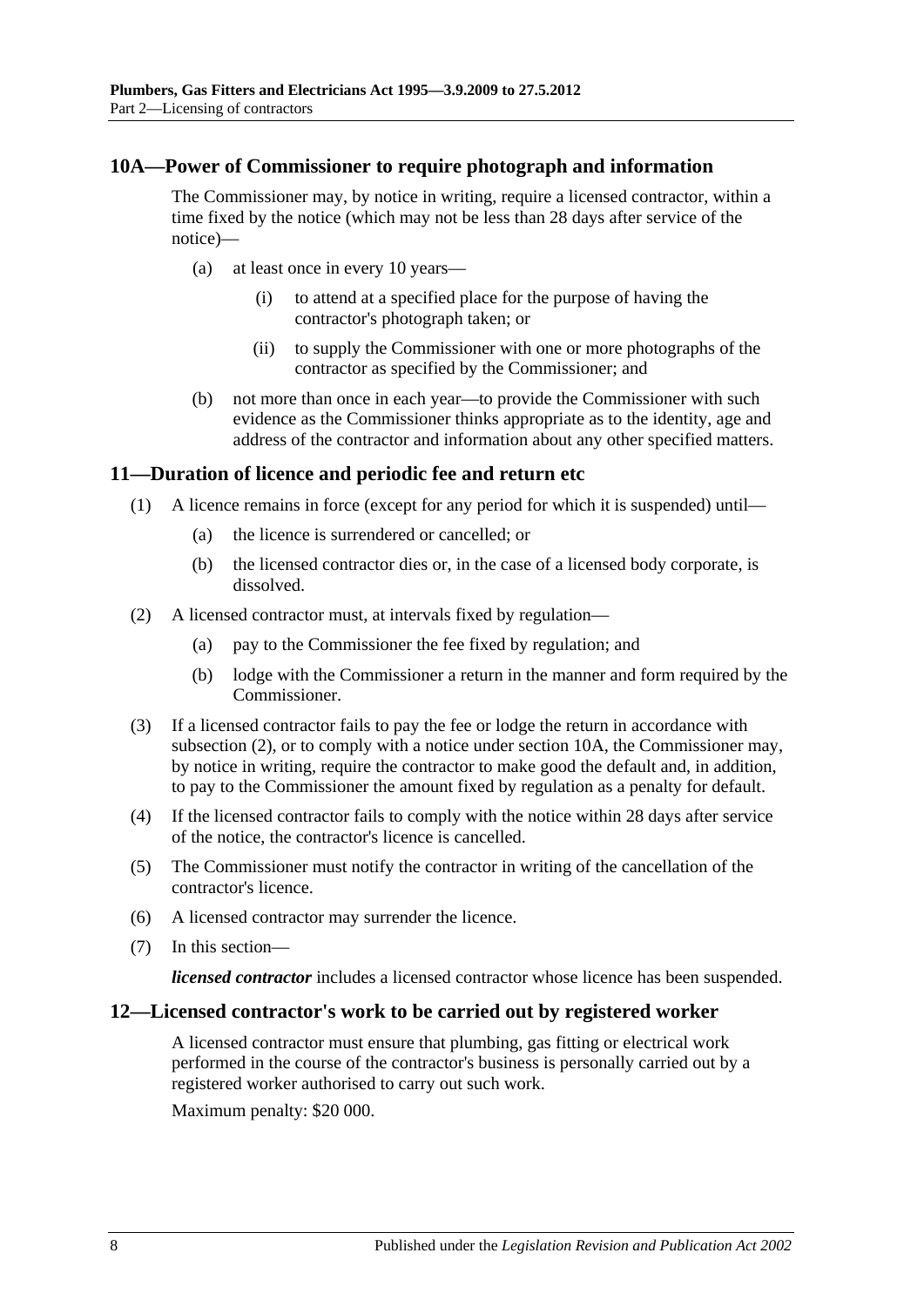# <span id="page-8-0"></span>**Part 3—Registration of workers**

## <span id="page-8-1"></span>**13—Obligation of workers to be registered**

A person must not—

- (a) act as a plumbing worker, a gas fitting worker or an electrical worker except as authorised by registration under this Part; or
- (b) advertise or otherwise hold himself or herself out as being legally entitled, or qualified or competent, to carry out personally plumbing, gas fitting or electrical work unless authorised to carry out that work by registration under this Part.

Maximum penalty: \$2 500.

#### <span id="page-8-2"></span>**14—Classes of registration**

- (1) There are the following classes of registration for the purposes of this Act:
	- (a) plumbing workers registration—registration authorising a person to act as a plumbing worker;
	- (b) gas fitting workers registration—registration authorising a person to act as a gas fitting worker;
	- (c) electrical workers registration—registration authorising a person to act as an electrical worker;
	- (d) restricted registration—
		- (i) registration as a plumbing worker subject to conditions limiting the work that may be carried out under the authority of the registration—
			- (A) to water plumbing work;
			- (B) to sanitary plumbing work;
			- (C) to draining work;
			- (D) in any other way;
		- (ii) registration as a gas fitting worker subject to conditions limiting (in any way) the work that may be carried out under the authority of the registration;
		- (iii) registration as an electrical worker subject to conditions limiting (in any way) the work that may be carried out under the authority of the registration.
- (2) Conditions limiting the work that may be carried out under the authority of registration—
	- (a) may be imposed by the Commissioner on the grant of the registration; and
	- (b) may be varied or revoked by the Commissioner at any time on application by the registered worker.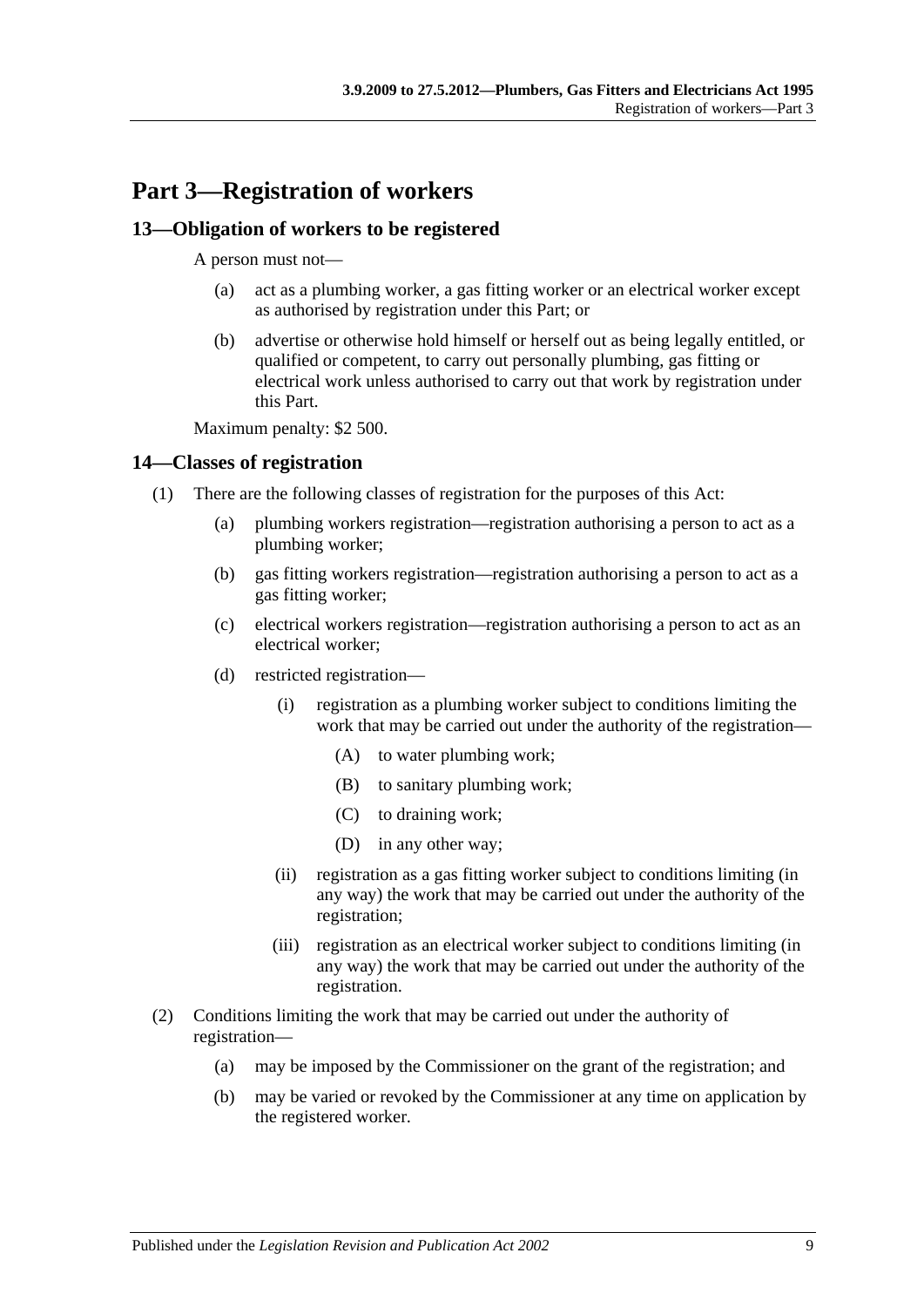## <span id="page-9-0"></span>**15—Application for registration**

- (1) An application for registration must—
	- (a) be made to the Commissioner in the manner and form approved by the Commissioner; and
	- (b) be accompanied by the fee fixed by regulation.
- (2) An applicant for registration must provide the Commissioner with such evidence as the Commissioner thinks appropriate as to the identity, age and address of the applicant and any other information required by the Commissioner for the purposes of determining the application.
- (3) A certificate of registration will include a photograph of the registered worker; consequently, an applicant for registration may be required by the Commissioner—
	- (a) to attend at a specified place for the purpose of having the applicant's photograph taken; or
	- (b) to supply the Commissioner with one or more photographs of the applicant as specified by the Commissioner.
- (4) If an applicant for registration has previously failed to pay a fee or penalty that became payable under this Act, the Commissioner may require the applicant to pay the whole or a specified part of the fee or penalty.
- <span id="page-9-3"></span>(5) The Commissioner may, by notice in writing, require an applicant for registration, within a time fixed by the notice (which may not be less than 28 days after service of the notice), to comply with any requirement under this section to the Commissioner's satisfaction.
- (6) If the applicant fails to comply with the notice under [subsection](#page-9-3) (5), the Commissioner may, without further notice, refuse the application but keep the fee that accompanied the application.

#### <span id="page-9-1"></span>**16—Entitlement to be registered**

A natural person is entitled to be registered if the person has—

- (a) the qualifications and experience required by regulation for the kind of work authorised by the registration; or
- (b) subject to the regulations, qualifications and experience that the Commissioner considers appropriate having regard to the kind of work authorised by the registration.

#### <span id="page-9-2"></span>**17—Appeals**

- (1) An applicant for registration may appeal to the Court against a decision of the Commissioner refusing the application.
- (2) Subject to [subsection](#page-10-2) (4), an appeal must be instituted within one month of the making of the decision appealed against.
- (3) The Commissioner must, if so required by the applicant, state in writing the reasons for the Commissioner's decision to refuse the application.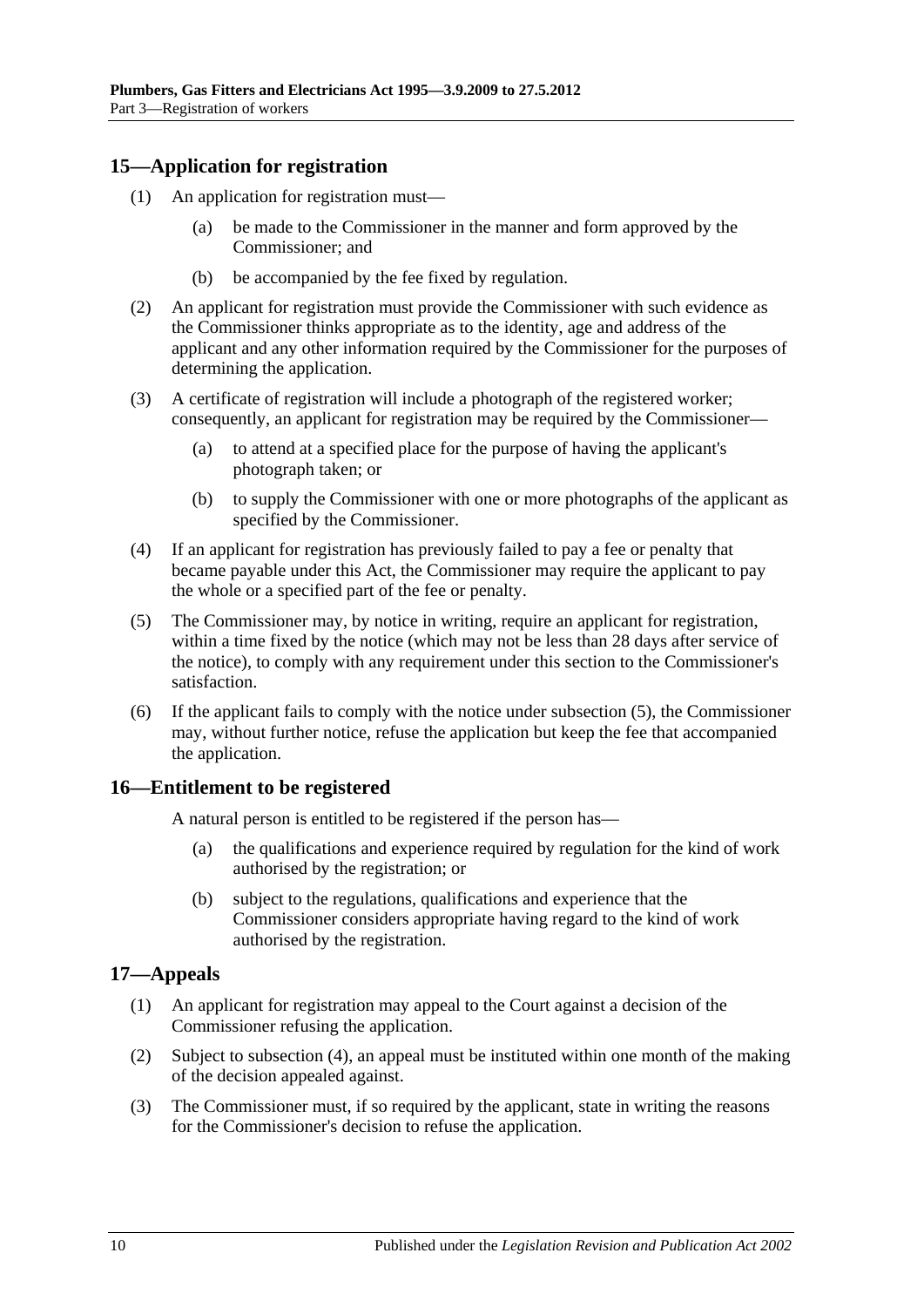<span id="page-10-2"></span>(4) If the reasons of the Commissioner are not given in writing at the time of making the decision and the applicant (within one month of the making of the decision) requires the Commissioner to state the reasons in writing, the time for instituting an appeal runs from the time at which the applicant receives the written statement of those reasons.

## <span id="page-10-0"></span>**17A—Power of Commissioner to require photograph and information**

The Commissioner may, by notice in writing, require a registered worker, within a time fixed by the notice (which may not be less than 28 days after service of the notice)—

- (a) at least once in every 10 years—
	- (i) to attend at a specified place for the purpose of having the worker's photograph taken; or
	- (ii) to supply the Commissioner with one or more photographs of the worker as specified by the Commissioner; and
- (b) not more than once in each year—to provide the Commissioner with such evidence as the Commissioner thinks appropriate as to the identity, age and address of the worker and information about any other specified matters.

#### <span id="page-10-1"></span>**18—Duration of registration and periodic fee and return etc**

- (1) Registration remains in force (except for any period for which it is suspended) until—
	- (a) the registration is surrendered or cancelled; or
	- (b) the registered worker dies.
- <span id="page-10-3"></span>(2) A registered worker must, at intervals fixed by regulation—
	- (a) pay to the Commissioner the fee fixed by regulation; and
	- (b) lodge with the Commissioner a return in the manner and form required by the Commissioner.
- (3) If a registered worker fails to pay the fee or lodge the return in accordance with [subsection](#page-10-3) (2), or to comply with a notice under [section](#page-10-0) 17A, the Commissioner may, by notice in writing, require the worker to make good the default and, in addition, to pay to the Commissioner the amount fixed by regulation as a penalty for default.
- (4) If the registered worker fails to comply with the notice within 28 days after service of the notice, his or her registration is cancelled.
- (5) The Commissioner must notify the worker in writing of the cancellation of his or her registration.
- (6) A registered worker may surrender his or her registration.
- (7) In this section—

*registered worker* includes a registered worker whose registration has been suspended.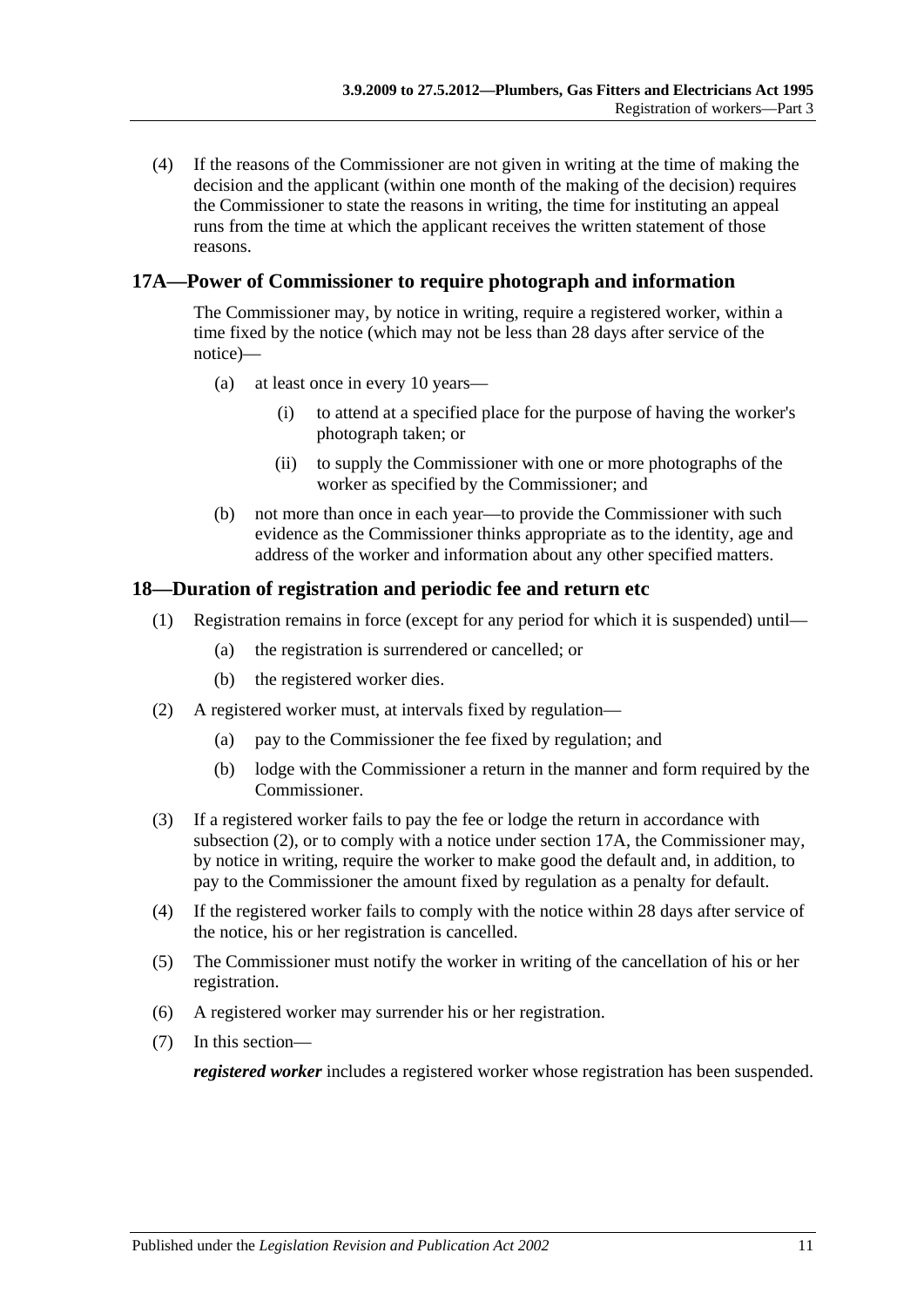# <span id="page-11-0"></span>**Part 3A—Suspension of licence in urgent circumstances**

#### <span id="page-11-1"></span>**18A—Suspension of licence in urgent circumstances**

- (1) If the Commissioner is of the opinion that—
	- (a) there are reasonable grounds to believe that a licensed contractor has engaged or is engaging in conduct that constitutes grounds for disciplinary action under [Part 4;](#page-12-0) and
	- (b) it is likely that the contractor will continue to engage in that conduct; and
	- (c) there is a danger that a person or persons may suffer significant harm, or significant loss or damage, as a result of the contractor's conduct unless action is taken urgently,

the Commissioner may, by notice served on the contractor—

- (d) suspend the contractor's licence for a specified period (which may not exceed 6 months); and
- (e) direct the contractor, within 7 days of service of the notice, to surrender the suspended licence to the Commissioner.
- <span id="page-11-2"></span>(2) A licensed contractor who, without reasonable excuse, fails to surrender his or her licence in accordance with a direction under [subsection](#page-11-2) (1)(e) is guilty of an offence. Maximum penalty: \$1 250.
- (3) If, during the suspension of a licence under this section, the Commissioner is satisfied that the facts and circumstances that gave rise to the suspension have so altered that the suspension should be terminated, the Commissioner must, by further notice specifying the date of termination, terminate the suspension without delay and restore the licence to the person.
- (4) A person whose licence has been suspended under this section may appeal to the District Court against the decision of the Commissioner to suspend the licence.
- (5) Subject to [subsection](#page-11-3) (7), an appeal must be instituted within 1 month of the making of the decision appealed against.
- (6) The Commissioner must, if so required by the person whose licence has been suspended, state in writing the reasons for the Commissioner's decision to suspend the licence.
- <span id="page-11-3"></span>(7) If the reasons of the Commissioner are not given in writing at the time of making the decision and the person (within 1 month of the making of the decision) requires the Commissioner to state the reasons in writing, the time for instituting an appeal runs from the time at which the person receives the written statement of those reasons.
- (8) The District Court must hear and determine an appeal under this section as expeditiously as possible.
- (9) This section applies in relation to conduct occurring before or after the commencement of this section.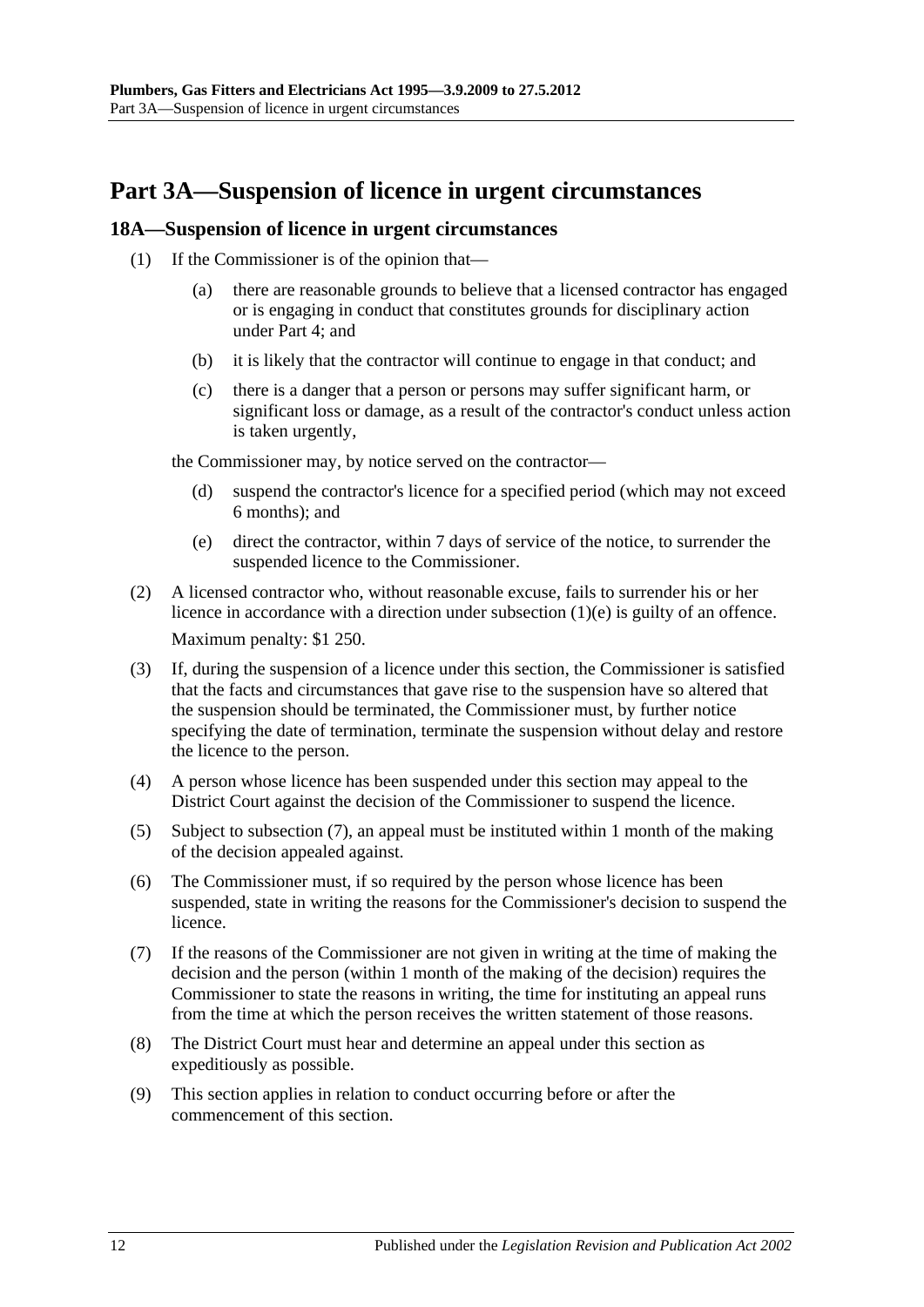# <span id="page-12-0"></span>**Part 4—Discipline**

## <span id="page-12-1"></span>**19—Interpretation of Part**

In this Part—

*contractor* includes—

- (a) a former contractor; and
- (b) a person licensed as a contractor, whether or not carrying on business as a contractor; and
- (c) a person formerly licensed as a contractor;

*director* of a body corporate includes a former director of a body corporate;

#### *worker* includes—

- (a) a former worker; and
- (b) a person registered as a worker whether or not acting as a worker; and
- (c) a person formerly registered as a worker.

#### <span id="page-12-2"></span>**20—Cause for disciplinary action**

- (1) There is proper cause for disciplinary action against a contractor if—
	- (a) licensing of the contractor was improperly obtained; or
	- (b) the contractor has acted contrary to an assurance accepted by the Commissioner under the *[Fair Trading Act](http://www.legislation.sa.gov.au/index.aspx?action=legref&type=act&legtitle=Fair%20Trading%20Act%201987) 1987*; or
	- (c) the contractor or another person has acted contrary to this Act or otherwise unlawfully, or improperly, negligently or unfairly, in the course of conducting, or being employed or otherwise engaged in, the business of the contractor; or
	- (d) events have occurred such that the contractor would not be entitled to be licensed as a contractor if the contractor were to apply for a licence.
- (2) There is proper cause for disciplinary action against a worker if—
	- (a) registration of the worker was improperly obtained; or
	- (b) the worker has acted unlawfully, improperly, negligently or unfairly in the course of acting as a worker.
- (3) Disciplinary action may be taken against each director of a body corporate that is a contractor if there is proper cause for disciplinary action against the body corporate.
- (4) Disciplinary action may not be taken against a person in relation to the act or default of another if that person could not reasonably be expected to have prevented the act or default.
- (5) This section applies in relation to conduct occurring before or after the commencement of this Act.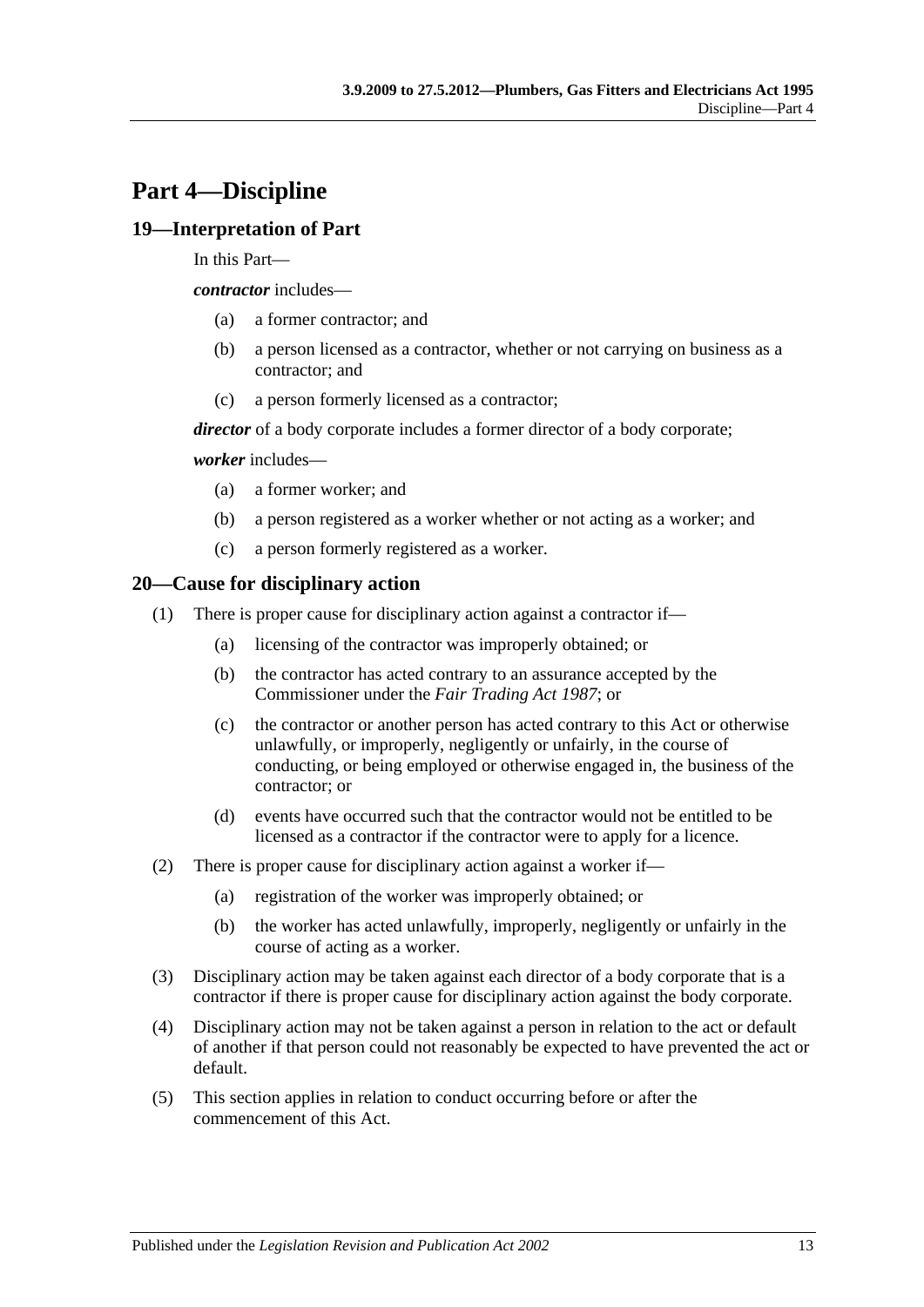### <span id="page-13-0"></span>**21—Complaints**

The Commissioner or any other person may lodge with the Court a complaint setting out matters that are alleged to constitute grounds for disciplinary action under this Part.

#### <span id="page-13-1"></span>**22—Hearing by Court**

- (1) On the lodging of a complaint, the Court may conduct a hearing for the purpose of determining whether the matters alleged in the complaint constitute grounds for disciplinary action under this Part.
- (2) Without limiting the usual powers of the Court, the Court may during the hearing—
	- (a) allow an adjournment to enable the Commissioner to investigate or further investigate matters to which the complaint relates; and
	- (b) allow the modification of the complaint or additional allegations to be included in the complaint subject to any conditions as to adjournment and notice to parties and other conditions that the Court may think fit to impose.

#### <span id="page-13-2"></span>**23—Participation of assessors in disciplinary proceedings**

In any proceedings under this Part, the Court will, if a Judge of the Court so determines, sit with assessors selected in accordance with [Schedule](#page-19-2) 1.

#### <span id="page-13-3"></span>**24—Disciplinary action**

- (1) On the hearing of a complaint, the Court may, if it is satisfied on the balance of probabilities that there is proper cause for taking disciplinary action against the person to whom the complaint relates, by an order or orders do one or more of the following:
	- (a) reprimand the person;
	- (b) impose a fine not exceeding \$20 000 on the person;
	- (c) in the case of a person who is licensed as a contractor or registered as a worker—
		- (i) impose conditions or further conditions on the licence or registration;
		- (ii) suspend the licence or registration for a specified period or until the fulfilment of stipulated conditions or until further order;
		- (iii) cancel the licence or registration;
	- (d) disqualify the person from being licensed or registered under this Act;
	- (e) prohibit the person from being employed or otherwise engaged in the business of a contractor;
	- (f) prohibit the person from being a director of a body corporate that is a contractor.
- (2) The Court may—
	- (a) stipulate that a disqualification or prohibition is to apply—
		- (i) permanently; or
		- (ii) for a specified period; or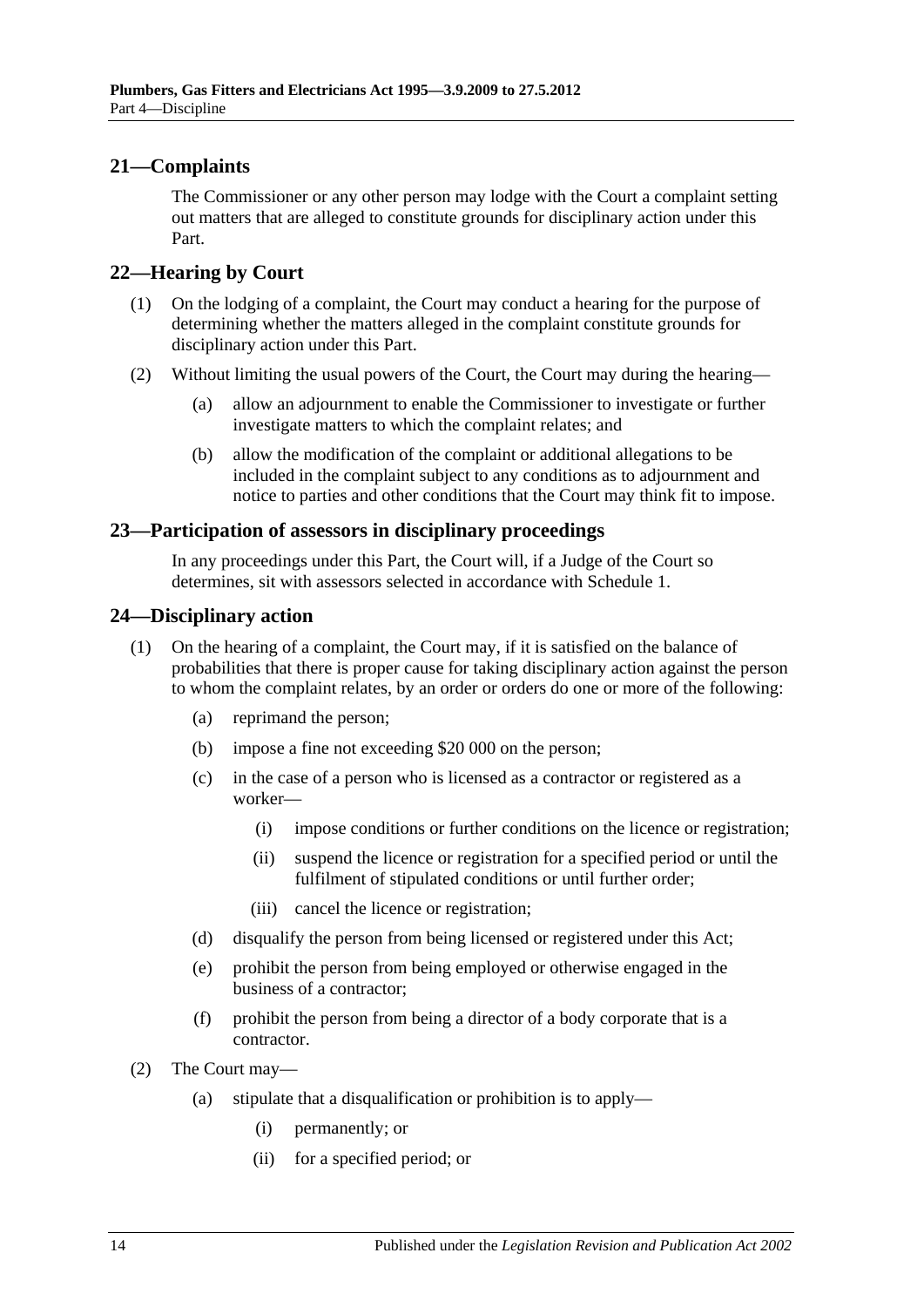- (iii) until the fulfilment of stipulated conditions; or
- (iv) until further order; or
- (b) stipulate that an order relating to a person is to have effect at a specified future time.
- $(3)$  If—
	- (a) a person has been found guilty of an offence; and
	- (b) the circumstances of the offence form, in whole or in part, the subject matter of the complaint,

the person is not liable to a fine under this section in respect of conduct giving rise to the offence.

#### <span id="page-14-0"></span>**25—Contravention of orders**

If a person—

- (a) is employed or otherwise engages in the business of a contractor; or
- (b) becomes a director of a body corporate that is a contractor,

in contravention of an order of the Court, that person and the contractor are each guilty of an offence.

Maximum penalty: \$35 000 or imprisonment for 6 months.

## <span id="page-14-1"></span>**Part 6—Miscellaneous**

#### <span id="page-14-2"></span>**27—Delegations**

- (1) The Commissioner may delegate any of the Commissioner's functions or powers under this Act—
	- (a) to a person employed in the Public Service; or
	- (b) to the person for the time being holding a specified position in the Public Service; or
	- (c) to any other person under an agreement under this Act between the Commissioner and an organisation representing the interests of persons affected by this Act.
- (2) The Minister may delegate any of the Minister's functions or powers under this Act (except the power to direct the Commissioner).
- (3) A delegation under this section—
	- (a) must be in writing; and
	- (b) may be conditional or unconditional; and
	- (c) is revocable at will; and
	- (d) does not prevent the delegator from acting in any matter.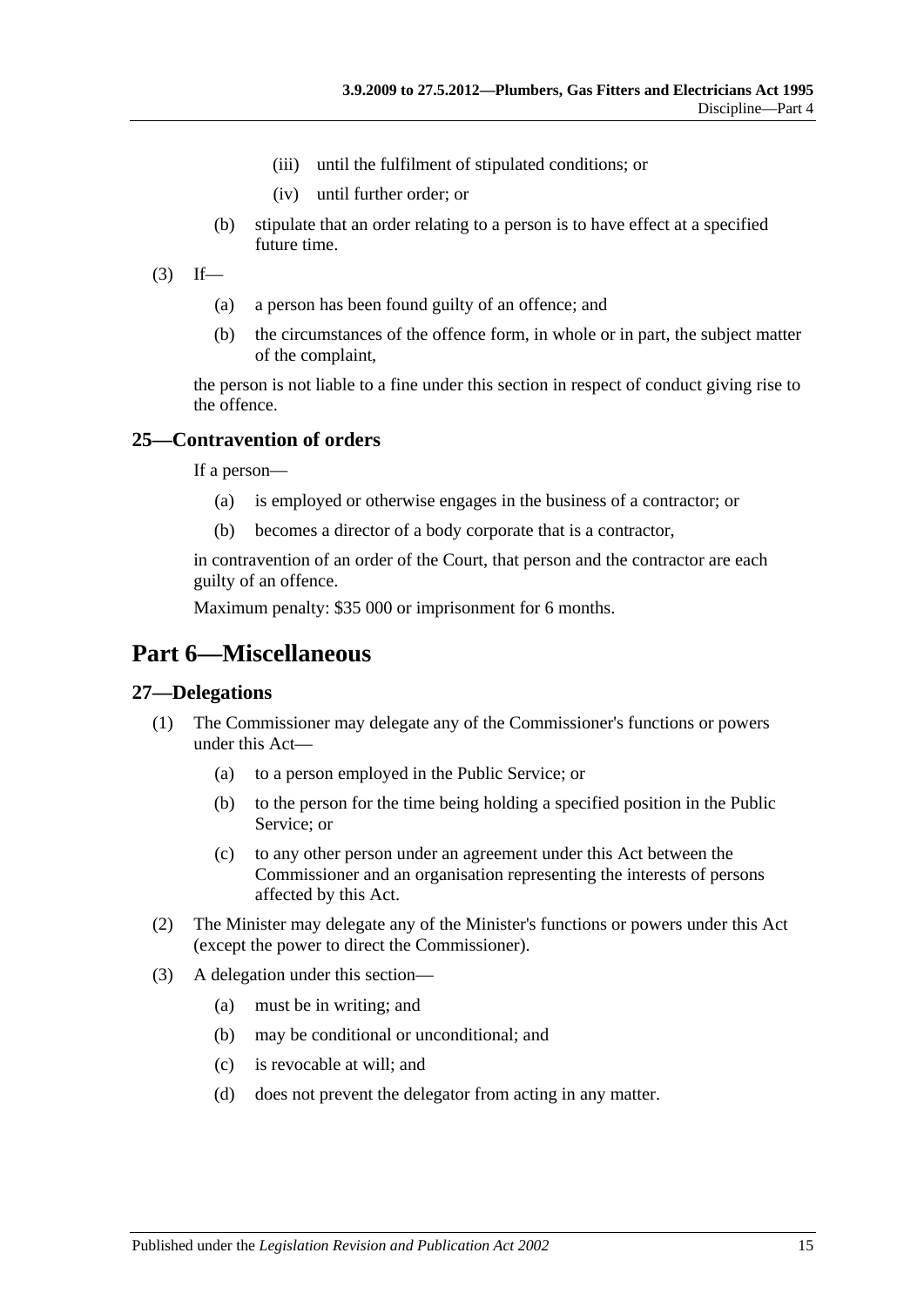#### <span id="page-15-0"></span>**28—Agreement with professional organisation**

- (1) The Commissioner may, with the approval of the Minister, make an agreement with an organisation representing the interests of persons affected by this Act under which the organisation undertakes a specified role in the administration or enforcement of this Act.
- (2) The agreement—
	- (a) must be in writing and executed by the Commissioner and the organisation; and
	- (b) may contain delegations by the Commissioner of functions or powers under this Act or the *[Fair Trading Act](http://www.legislation.sa.gov.au/index.aspx?action=legref&type=act&legtitle=Fair%20Trading%20Act%201987) 1987*; and
	- (c) must set out any conditions governing the performance or exercise of functions or powers conferred on the organisation; and
	- (d) must make provision for the variation and termination of the agreement by the Commissioner with the approval of the Minister or the organisation.
- (3) The Commissioner may not delegate any of the following for the purposes of the agreement:
	- (a) functions or powers under [Part 2](#page-3-2) or [3;](#page-8-0)
	- (b) power to request the Commissioner of Police to investigate and report on matters under this Part;
	- (c) power to commence a prosecution for an offence against this Act.
- (4) A delegation by the Commissioner for the purposes of the agreement—
	- (a) has effect subject to the conditions specified in the agreement; and
	- (b) may be varied or revoked by the Commissioner in accordance with the terms of the agreement; and
	- (c) does not prevent the Commissioner from acting in any matter.
- (5) The Minister must, within six sitting days after the making of the agreement, cause a copy of the agreement to be laid before both Houses of Parliament.

#### <span id="page-15-1"></span>**29—Exemptions**

- (1) The Minister may, on application by a person, exempt the person from compliance with a specified provision of this Act.
- (2) An exemption is subject to the conditions (if any) imposed by the Minister.
- (3) The Minister may, at his or her discretion, vary or revoke an exemption.
- (4) The grant or a variation or revocation of an exemption must be notified in the Gazette.

#### <span id="page-15-2"></span>**30—Registers**

- (1) The Commissioner must keep—
	- (a) a register of persons licensed as contractors; and
	- (b) a register of persons registered as workers.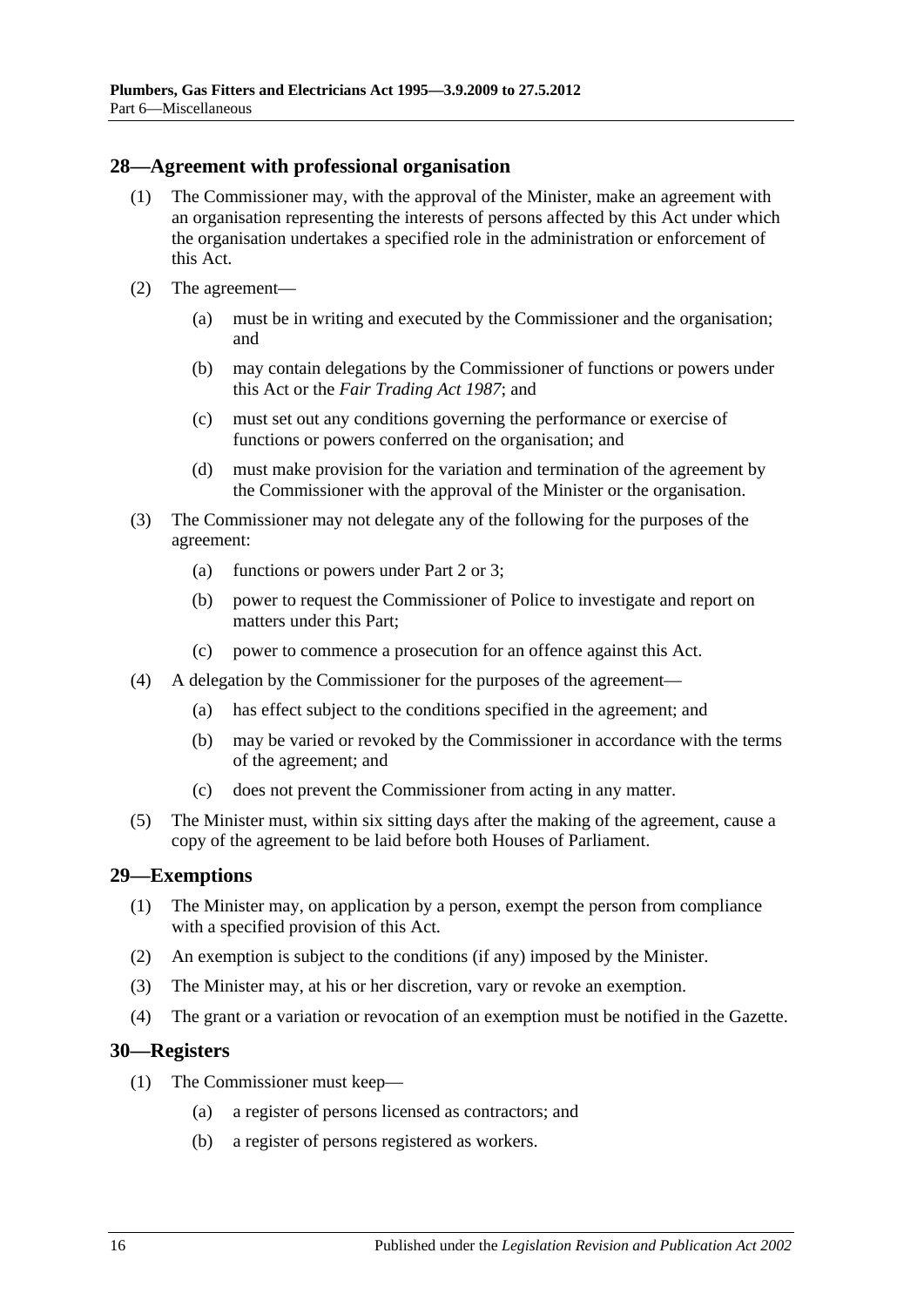- (2) The Commissioner must record on the register—
	- (a) disciplinary action taken against a person under this Act; and
	- (b) a note of any assurance accepted by the Commissioner under the *[Fair](http://www.legislation.sa.gov.au/index.aspx?action=legref&type=act&legtitle=Fair%20Trading%20Act%201987)  [Trading Act](http://www.legislation.sa.gov.au/index.aspx?action=legref&type=act&legtitle=Fair%20Trading%20Act%201987) 1987* in relation to a licensed contractor.
- (2a) If any of the following events occur in relation to a person who is licensed as a contractor, or is a director of a body corporate that is licensed as a contractor, the Commissioner may record a note of the event on the register:
	- (a) the person is suspended or disqualified from practising or carrying on an occupation, trade or business under a law of this State, the Commonwealth, another State or a Territory of the Commonwealth;
	- (b) the person becomes an insolvent under administration within the meaning of the *Corporations Act 2001* of the Commonwealth;
	- (c) a body corporate is wound up for the benefit of creditors and the person was a director of the body corporate—
		- (i) when the body corporate was being so wound up; or
		- (ii) within the period of 6 months preceding the commencement of the winding up;
	- (d) the person, being a body corporate, is being wound up or is under official management or in receivership.
- (3) A person may inspect a register on payment of the fee fixed by regulation.

## <span id="page-16-0"></span>**31—Commissioner and proceedings before Court**

- (1) The Commissioner is entitled to be joined as a party to any proceedings of the Court under this Act.
- (2) The Commissioner may appear personally in any such proceedings or may be represented at the proceedings by counsel or a person employed in the Public Service.

#### <span id="page-16-1"></span>**32—False or misleading information**

A person must not make a statement that is false or misleading in a material particular (whether by reason of the inclusion or omission of any particular) in any information provided, or record kept, under this Act.

Maximum penalty:

- (a) If the person made the statement knowing that it was false or misleading—\$10 000.
- (b) In any other case—\$2 500.

#### <span id="page-16-2"></span>**33—Name in which contractor may carry on business**

A licensed contractor must not carry on business as a contractor except in the name in which the contractor is licensed or in a business name registered by the contractor under the *[Business Names Act](http://www.legislation.sa.gov.au/index.aspx?action=legref&type=act&legtitle=Business%20Names%20Act%201963) 1963* of which the Commissioner has been given prior notice in writing.

Maximum penalty: \$2 500.

Expiation fee: \$80.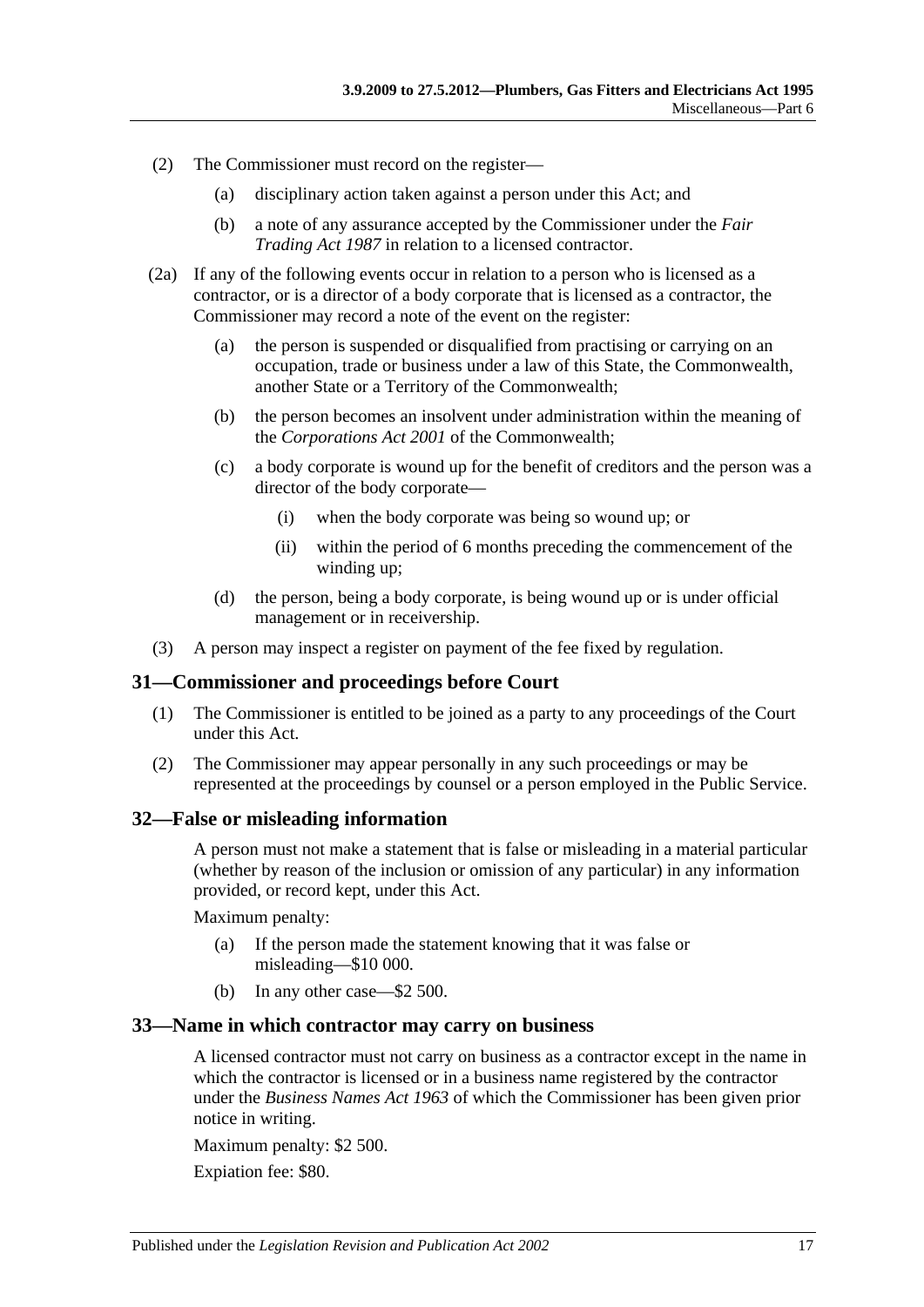#### <span id="page-17-0"></span>**34—Statutory declaration**

Where a person is required to provide information to the Commissioner, the Commissioner may require the information to be verified by statutory declaration and, in that event, the person will not be taken to have provided the information as required unless it has been verified in accordance with the requirements of the Commissioner.

#### <span id="page-17-1"></span>**35—Investigations**

The Commissioner of Police must, at the request of the Commissioner, investigate and report on any matter relevant to—

- (a) the determination of an application under this Act; or
- (b) a matter that might constitute proper cause for disciplinary action under this Act.

#### <span id="page-17-2"></span>**36—General defence**

It is a defence to a charge of an offence against this Act if the defendant proves that the offence was not committed intentionally and did not result from any failure on the part of the defendant to take reasonable care to avoid the commission of the offence.

#### <span id="page-17-3"></span>**37—Liability for act or default of officer, employee or agent**

For the purposes of this Act, an act or default of an officer, employee or agent of a person carrying on a business will be taken to be an act or default of that person unless it is proved that the officer, employee or agent acted outside the scope of his or her actual, usual and ostensible authority.

#### <span id="page-17-4"></span>**38—Offences by bodies corporate**

Where a body corporate is guilty of an offence against this Act, each director of the body corporate is, subject to the general defence under this Part, guilty of an offence and liable to the same penalty as may be imposed for the principal offence.

#### <span id="page-17-5"></span>**39—Continuing offence**

- (1) A person convicted of an offence against a provision of this Act in respect of a continuing act or omission—
	- (a) is liable, in addition to the penalty otherwise applicable to the offence, to a penalty for each day during which the act or omission continued of not more than one-tenth of the maximum penalty prescribed for that offence; and
	- (b) is, if the act or omission continues after the conviction, guilty of a further offence against the provision and liable, in addition to the penalty otherwise applicable to the further offence, to a penalty for each day during which the act or omission continued after the conviction of not more than one-tenth of the maximum penalty prescribed for the offence.
- (2) Where an offence consists of an omission to do something that is required to be done, the omission will be taken to continue for as long as the thing required to be done remains undone after the end of the period for compliance with the requirement.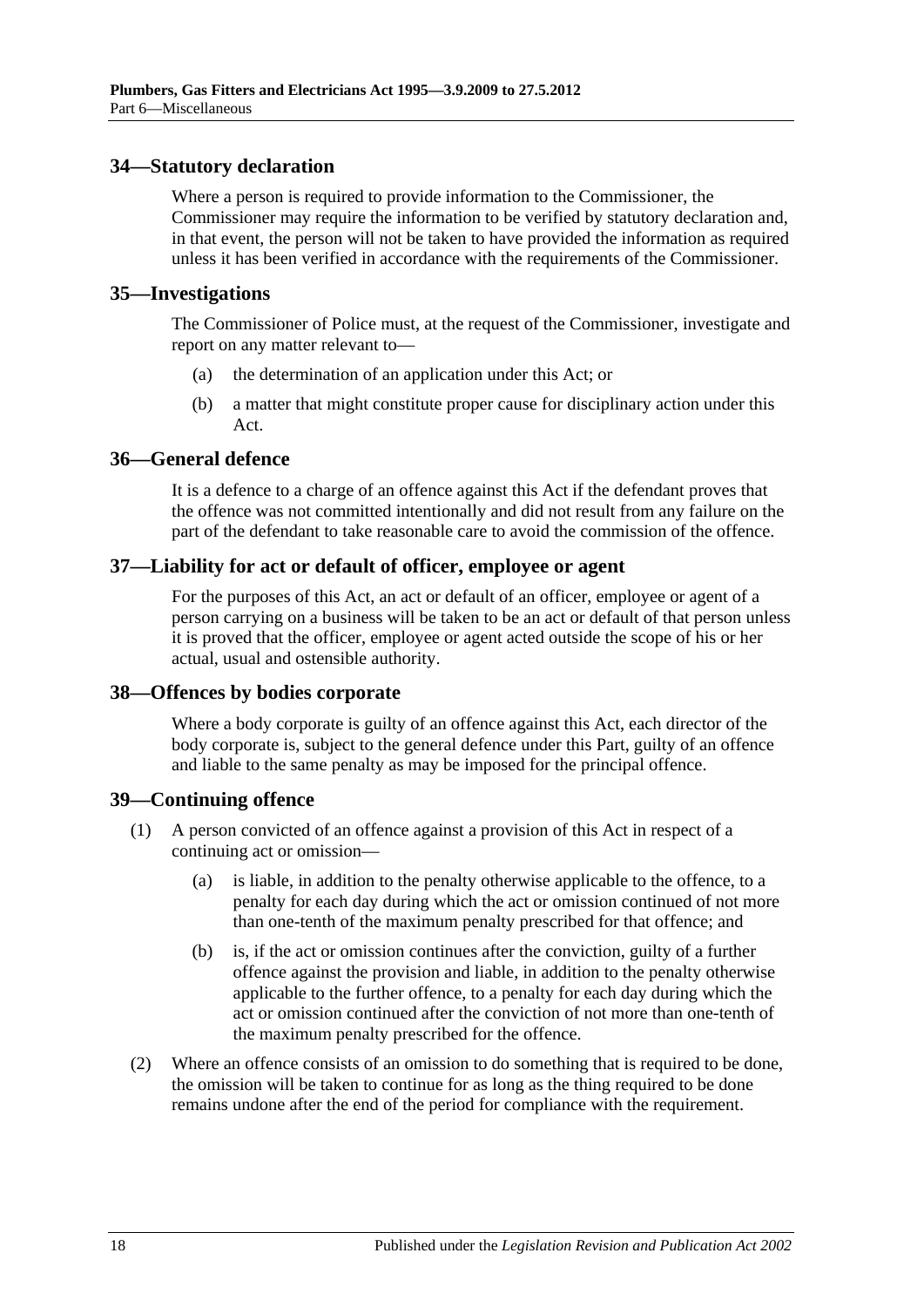#### <span id="page-18-0"></span>**40—Prosecutions**

- (1) Proceedings for an offence against this Act must be commenced—
	- (a) in the case of an expiable offence—within the time limits prescribed for expiable offences by the *[Summary Procedure Act](http://www.legislation.sa.gov.au/index.aspx?action=legref&type=act&legtitle=Summary%20Procedure%20Act%201921) 1921*;
	- (b) in any other case—within 2 years of the date on which the offence is alleged to have been committed or, with the authorisation of the Minister, at a later time within 5 years of that date.
- (2) A prosecution for an offence against this Act cannot be commenced except by—
	- (a) the Commissioner; or
	- (b) an authorised officer under the *[Fair Trading Act](http://www.legislation.sa.gov.au/index.aspx?action=legref&type=act&legtitle=Fair%20Trading%20Act%201987) 1987*; or
	- (c) a person who has the consent of the Minister to commence the prosecution.
- (3) In any proceedings, an apparently genuine document purporting to be a certificate of the Minister certifying authorisation of, or consent to, a prosecution for an offence against this Act will be accepted, in the absence of proof to the contrary, as proof of the authorisation or consent.

#### <span id="page-18-1"></span>**41—Evidence**

In any proceedings, an apparently genuine document purporting to be a certificate of the Commissioner certifying—

- (a) that a person was or was not licensed as a contractor on a specified date; or
- (b) that a person was or was not registered as a worker on a specified date,

will be accepted, in the absence of proof to the contrary, as proof of the matters so certified.

## <span id="page-18-2"></span>**42—Service of documents**

- (1) Subject to this Act, a notice or document required or authorised by this Act to be given to or served on a person may—
	- (a) be served on the person personally; or
	- (b) be posted in an envelope addressed to the person—
		- (i) at the person's last known address; or
		- (ii) where the person is a licensed contractor or registered worker—at the person's address for service; or
	- (c) where the person is a licensed contractor—be left for the person at the address for service with someone apparently over the age of 16 years; or
	- (d) be transmitted by facsimile transmission to a facsimile number provided by the person (in which case the notice or document will be taken to have been given or served at the time of transmission).
- (2) The address for service of a licensed contractor or registered worker is the address of which the Commissioner has been last notified in writing by the contractor or worker as the contractor's or worker's address for service.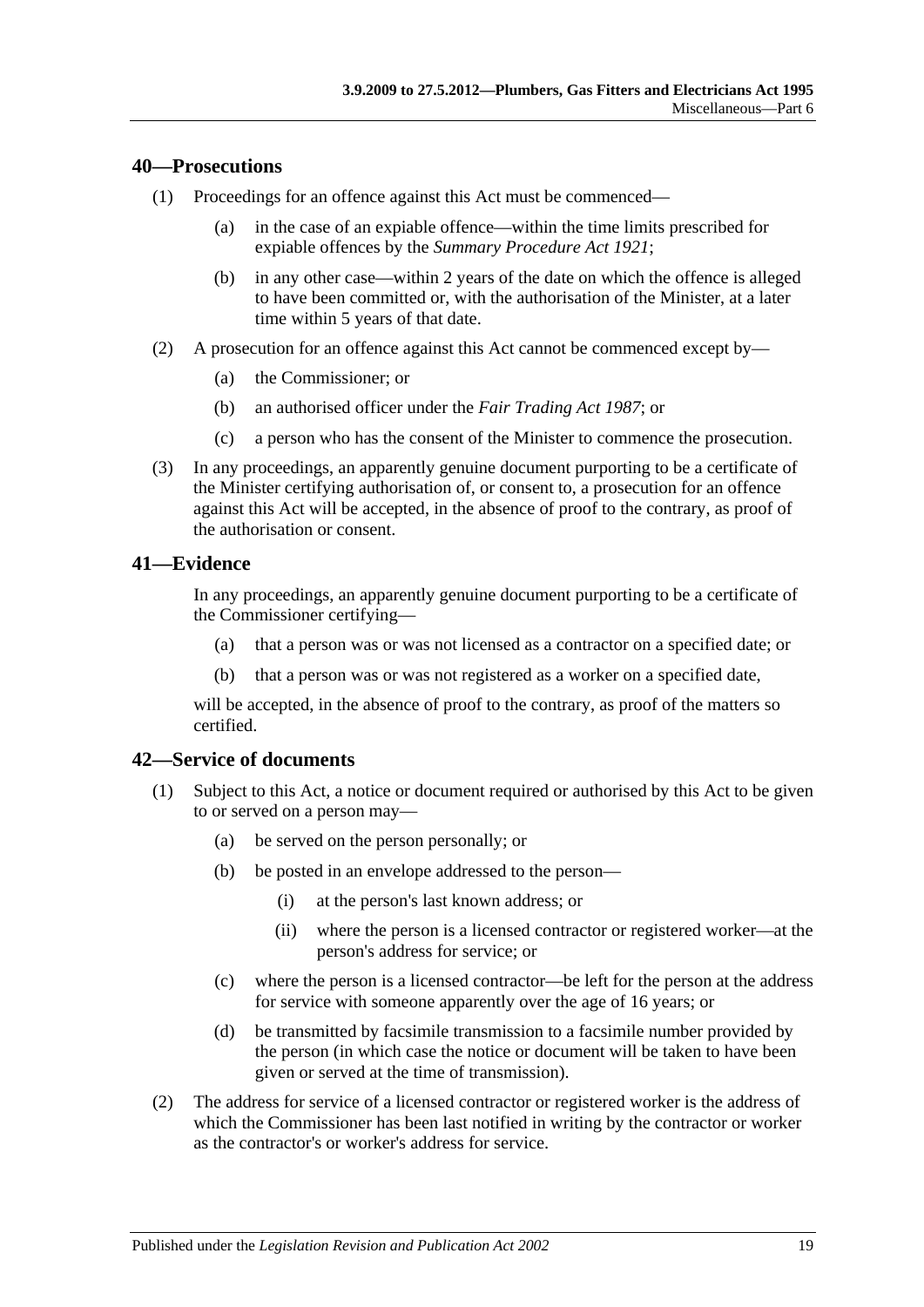## <span id="page-19-0"></span>**43—Annual report**

- (1) The Commissioner must, on or before 31 October in each year, submit to the Minister a report on the administration of this Act during the period of 12 months ending on the preceding 30 June.
- (2) The Minister must, within six sitting days after receipt of the report, cause a copy of the report to be laid before each House of Parliament.

#### <span id="page-19-3"></span><span id="page-19-1"></span>**44—Regulations**

- (1) The Governor may make such regulations as are contemplated by, or necessary or expedient for the purposes of, this Act.
- (2) Without limiting the generality of [subsection](#page-19-3) (1), the regulations may—
	- (a) require licensed contractors or registered workers to comply with a code of conduct or practice;
	- (b) fix fees to be paid in respect of any matter under this Act and provide for the recovery, refund, waiver or reduction of such fees;
	- (c) exempt (conditionally or unconditionally) classes of persons or activities from the application of this Act or specified provisions of this Act;
	- (d) impose a penalty (not exceeding \$2 500) for contravention of, or non-compliance with, a regulation;
	- (e) fix expiation fees, not exceeding \$210, for alleged offences against the regulations.
- (3) Regulations under this Act—
	- (a) may be of general application or limited application;
	- (b) may make different provision according to the matters or circumstances to which they are expressed to apply;
	- (c) may provide that a matter or thing in respect of which regulations may be made is to be determined according to the discretion of the Commissioner or the Minister.
- (4) The regulations may operate by reference to a specified code as in force at a specified time or as in force from time to time.
- (5) If a code is referred to in the regulations—
	- (a) a copy of the code must be kept available for inspection by members of the public, without charge and during normal office hours, at an office determined by the Minister; and
	- (b) evidence of the contents of the code may be given in any legal proceedings by production of a document apparently certified by the Minister to be a true copy of the code.

# <span id="page-19-2"></span>**Schedule 1—Appointment and selection of assessors for Court**

<span id="page-19-4"></span>(1) The Minister must establish a panel of persons who may sit as assessors consisting of persons representative of persons involved in work regulated under this Act.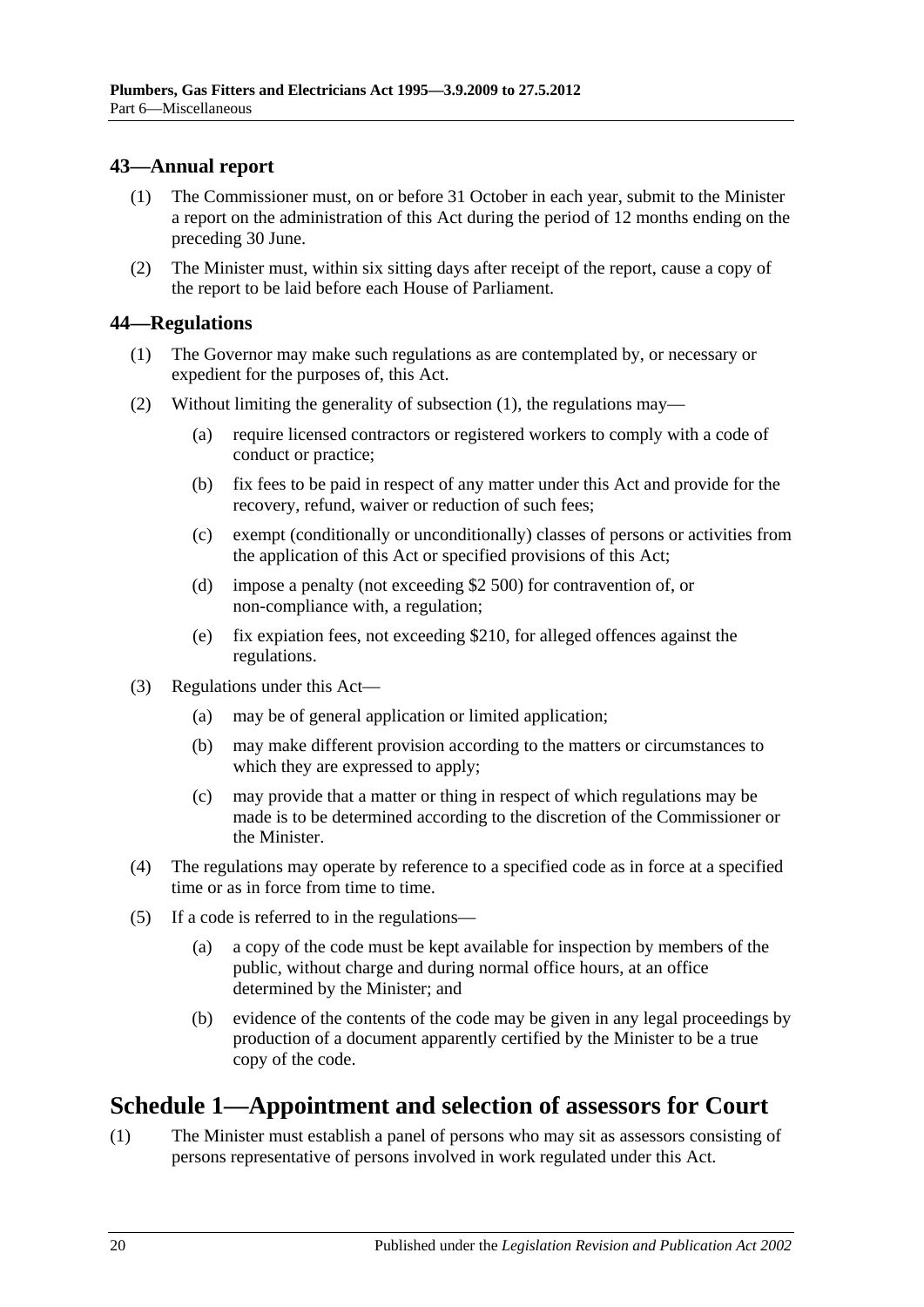- (2) The Minister must establish a panel of persons who may sit as assessors consisting of persons representative of members of the public who deal with persons referred to in [subclause](#page-19-4) (1).
- (3) A member of a panel is to be appointed by the Minister for a term of office not exceeding three years and on conditions determined by the Minister and specified in the instrument of appointment.
- (4) A member of a panel is, on the expiration of a term of office, eligible for reappointment.
- (5) Subject to [subclause](#page-20-2) (6), if assessors are to sit with the Court in proceedings under [Part 4,](#page-12-0) a Judge of the Court on the complaint must select one member from each of the panels to sit with the Court in the proceedings.
- <span id="page-20-2"></span>(6) A member of a panel who has a personal or a direct or indirect pecuniary interest in a matter before the Court is disqualified from participating in the hearing of the matter.
- (7) If an assessor dies or is for any reason unable to continue with any proceedings, the Court constituted of the judicial officer who is presiding at the proceedings and the other assessor may, if the judicial officer so determines, continue and complete the proceedings.

# <span id="page-20-0"></span>**Schedule 2—Transitional provisions**

## <span id="page-20-1"></span>**2—Transitional**

(1) In this clause—

#### *former provisions* means—

- (a) the *[Electrical Workers and Contractors Licensing Act](http://www.legislation.sa.gov.au/index.aspx?action=legref&type=act&legtitle=Electrical%20Workers%20and%20Contractors%20Licensing%20Act%201966) 1966*;
- (b) section 28 of the *[Gas Act](http://www.legislation.sa.gov.au/index.aspx?action=legref&type=act&legtitle=Gas%20Act%201988) 1988*;
- (c) section 17B of the *[Sewerage Act](http://www.legislation.sa.gov.au/index.aspx?action=legref&type=act&legtitle=Sewerage%20Act%201929) 1929*;
- (d) paragraph XIV of section 10(1) of the *[Waterworks Act](http://www.legislation.sa.gov.au/index.aspx?action=legref&type=act&legtitle=Waterworks%20Act%201932) 1932*;
- (e) regulations under any of the above Acts or provisions.
- <span id="page-20-3"></span>(2) Despite the other provisions of this Act but subject to this clause, the Commissioner must grant to a person holding a licence, registration or other authority under the former provisions immediately before the commencement of this Act a licence or registration of such a class and subject to such conditions as may be required to authorise the person to continue to carry on the business or carry out the work that was authorised by the licence, registration or other authority under the former provisions.
- (3) A licence or registration to be granted to a person under [subclause](#page-20-3) (2) may be granted—
	- (a) without any requirement for an application to be made or a fee to be paid; and
	- (b) at any time before the date that was fixed under the former provisions as the next date of expiry of the licence, registration or other authority held by the person under the former provisions immediately before the commencement of this Act; and
	- (c) so as to have effect from a date specified by the Commissioner.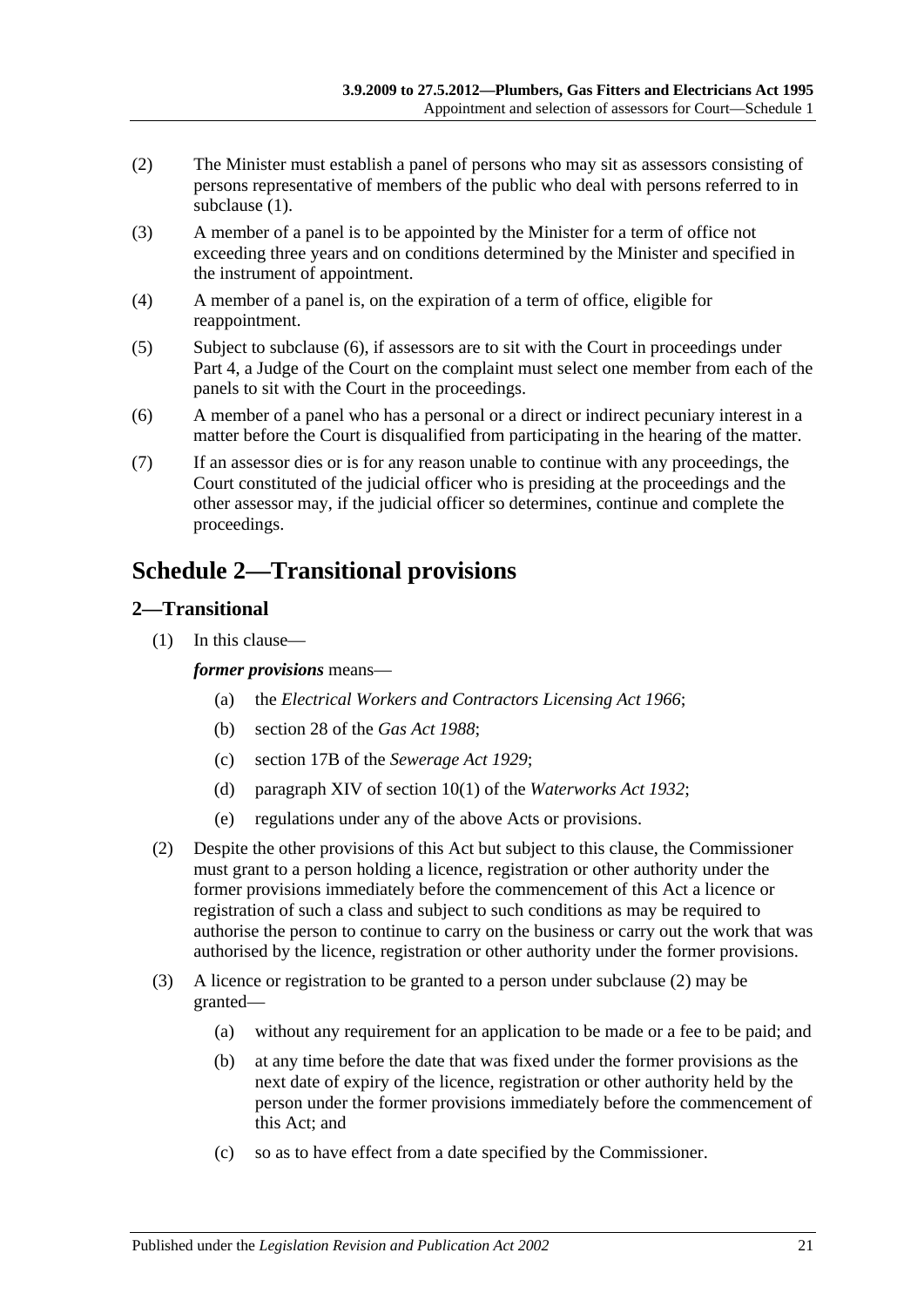- (4) Until a licence or registration is granted under this clause to a person referred to in [subclause](#page-20-3) (2), the licence, registration or other authority held by the person under the former provisions continues in force, subject to this Act, as if it were a licence or registration (as the case may require) under this Act authorising the person to carry on the business or carry out the work that was authorised by the licence, registration or other authority under the former provisions.
- (5) Despite the other provisions of this Act, a person granted a licence or registration under this clause is not required to pay an annual licence fee or registration fee or lodge an annual return until the date that was fixed under the former provisions as the next date of expiry of the licence, registration or other authority held by the person under the former provisions immediately before the commencement of this Act.
- (6) In any proceedings, an apparently genuine document purporting to be a certificate of the Commissioner certifying that a person was or was not the holder of a specified licence, registration or other authority under the former provisions on a specified date will be accepted, in the absence of proof to the contrary, as proof of the matters so certified.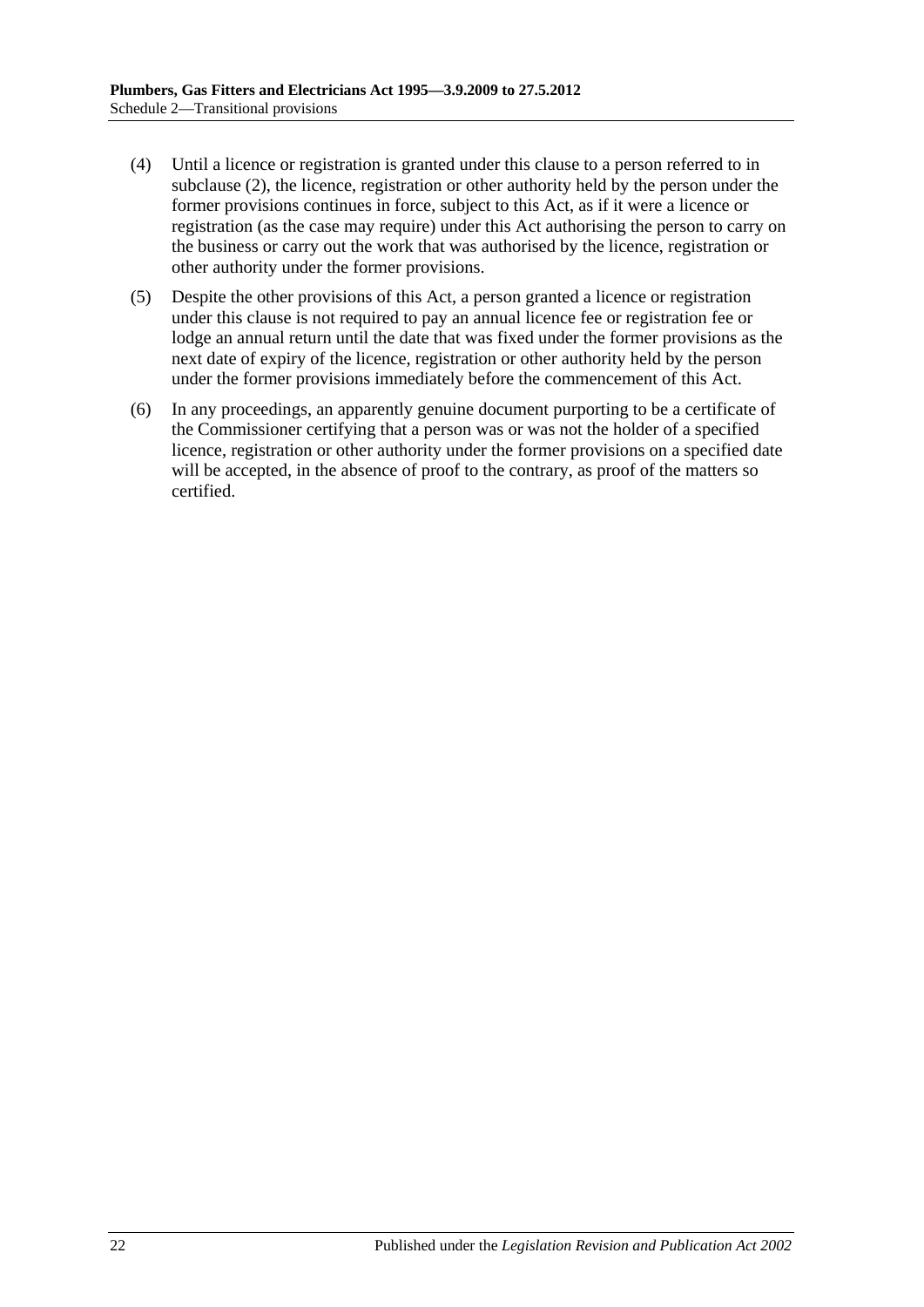# <span id="page-22-0"></span>**Legislative history**

## **Notes**

- Amendments of this version that are uncommenced are not incorporated into the text.
- Please note—References in the legislation to other legislation or instruments or to titles of bodies or offices are not automatically updated as part of the program for the revision and publication of legislation and therefore may be obsolete.
- Earlier versions of this Act (historical versions) are listed at the end of the legislative history.
- For further information relating to the Act and subordinate legislation made under the Act see the Index of South Australian Statutes or www.legislation.sa.gov.au.

## **Legislation repealed by principal Act**

The *Plumbers, Gas Fitters and Electricians Act 1995* repealed the following:

*Electrical Workers and Contractors Licensing Act 1966*

## **Legislation amended by principal Act**

The *Plumbers, Gas Fitters and Electricians Act 1995* amended the following:

*Gas Act 1988 Sewerage Act 1929 Waterworks Act 1932*

## **Principal Act and amendments**

New entries appear in bold.

| Year No |                | Title                                                                              | Assent     | Commencement                                             |
|---------|----------------|------------------------------------------------------------------------------------|------------|----------------------------------------------------------|
| 1995    | 25             | Plumbers, Gas Fitters and<br>Electricians Act 1995                                 | 27.4.1995  | 1.7.1995 (Gazette 29.6.1995 p2977)                       |
| 1996    | -34            | <b>Statutes Amendment (Common</b><br>Expiation Scheme) Act 1996                    | 2.5.1996   | Sch (cl 27)-3.2.1997 (Gazette<br>19.12.1996 p1923)       |
| 1998    | 21             | <b>Statutes Amendment (Consumer)</b><br>Affairs) Act 1998 as amended by<br>22/1998 | 2.4.1998   | Pt 8 (ss 22 & 23)-28.5.1998 (Gazette<br>28.5.1998 p2292) |
| 1998    | 22             | <b>Statutes Amendment (Consumer</b><br>Affairs) Amendment Act 1998                 | 2.4.1998   | 2.4.1998                                                 |
| 2000    | $\overline{4}$ | District Court (Administrative and<br>Disciplinary Division) Amendment<br>Act 2000 | 20.4.2000  | Sch 1 (cl 30)-1.6.2000 (Gazette<br>18.5.2000 p2554)      |
| 2001    | 47             | <b>Statutes Amendment (Consumer</b><br>Affairs) Act 2001                           | 11.10.2001 | Pt 5 (ss 12-17)-1.11.2001 (Gazette<br>25.10.2001 p4686)  |
| 2008 5  |                | <b>Statutes Amendment (Advisory</b><br>Panels Repeal) Act 2008                     | 13.3.2008  | Pt 3 (s 4)-13.3.2008                                     |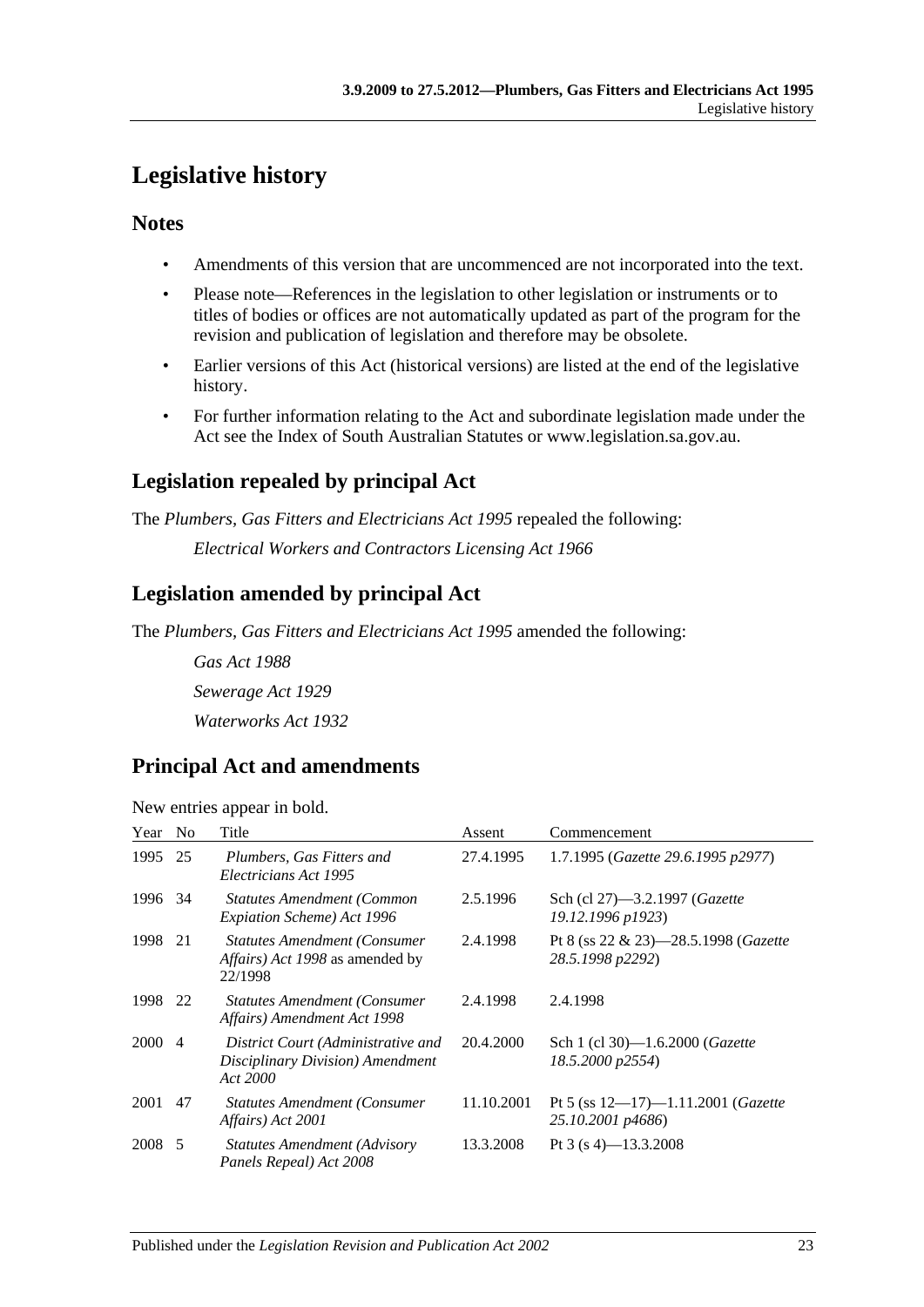| 2009   | 39 | <b>Statutes Amendment and Repeal</b><br>(Fair Trading) Act 2009            | 23.7.2009 | Pt 7 (ss $49 - 51$ ) - 3.9.2009 (Gazette<br>$3.9.2009$ $p4367$ ) |
|--------|----|----------------------------------------------------------------------------|-----------|------------------------------------------------------------------|
| 2012 3 |    | <b>Business Names Registration</b><br>(Transitional Arrangements) Act 2012 | 22.3.2012 | Sch 1 (cl 10)—28.5.2012 ( <i>Gazette</i><br>19.4.2012 p1467)     |

## **Provisions amended**

New entries appear in bold.

Entries that relate to provisions that have been deleted appear in italics.

| Provision       | How varied                                                            | Commencement |
|-----------------|-----------------------------------------------------------------------|--------------|
| Long title      | amended under Legislation Revision and<br><b>Publication Act 2002</b> |              |
| Pt <sub>1</sub> |                                                                       |              |
| s <sub>2</sub>  | omitted under Legislation Revision and<br><b>Publication Act 2002</b> |              |
| Pt 2            |                                                                       |              |
| s <sub>6</sub>  |                                                                       |              |
| s(6(1))         | amended by 21/1998 Sch cl 6 as substituted by<br>22/1998 s 3          | 28.5.1998    |
| s <sub>8</sub>  |                                                                       |              |
| 8(2)            | amended by $47/2001$ s $12(a)$                                        | 1.11.2001    |
| $s(3)$ – (6)    | inserted by $47/2001$ s $12(b)$                                       | 1.11.2001    |
| s <sub>9</sub>  |                                                                       |              |
| s(1)            | amended by 39/2009 s 49                                               | 3.9.2009     |
| s 10            |                                                                       |              |
| 10(2)           | amended by $4/2000$ s $9(1)$ (Sch 1 cl 30(a))                         | 1.6.2000     |
| $s$ $10(5)$     | deleted by $4/2000 s 9(1)$ (Sch 1 cl 30(b))                           | 1.6.2000     |
| $s$ $10(6)$     | deleted by $4/2000 s 9(1)$ (Sch 1 cl 30(c))                           | 1.6.2000     |
| $s$ 10 $A$      | inserted by 47/2001 s 13                                              | 1.11.2001    |
| s 11            |                                                                       |              |
| s 11(3)         | amended by 47/2001 s 14                                               | 1.11.2001    |
| s 12            | amended by 21/1998 Sch cl 6 as substituted by<br>22/1998 s 3          | 28.5.1998    |
| Pt 3            |                                                                       |              |
| s 13            | amended by 21/1998 Sch cl 6 as substituted by<br>22/1998 s 3          | 28.5.1998    |
| s 15            |                                                                       |              |
| s 15(1)         | s 15 redesignated as s $15(1)$ by $47/2001$ s 15                      | 1.11.2001    |
| s $15(2)$ —(6)  | inserted by 47/2001 s 15                                              | 1.11.2001    |
| s 17            |                                                                       |              |
| s 17(2)         | amended by 4/2000 s 9(1) (Sch 1 cl 30(d))                             | 1.6.2000     |
| $s$ 17(5)       | deleted by $4/2000 s 9(1)$ (Sch 1 cl 30(e))                           | 1.6.2000     |
| s 17(6)         | deleted by $4/2000 s 9(1)$ (Sch 1 cl 30(f))                           | 1.6.2000     |
| s 17A           | inserted by 47/2001 s 16                                              | 1.11.2001    |
| s 18            |                                                                       |              |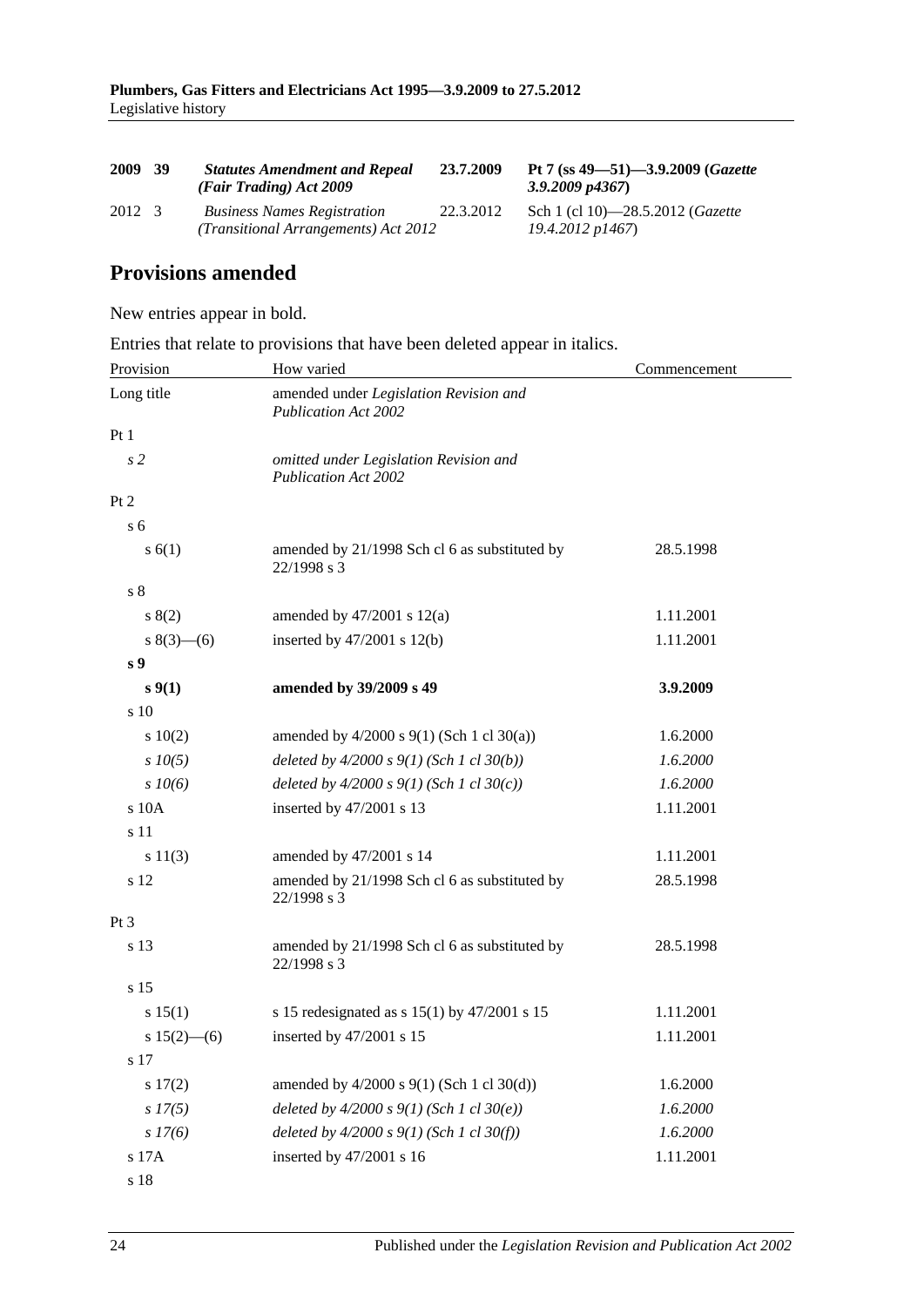| s 18(3)         | amended by 47/2001 s 17                                          | 1.11.2001 |
|-----------------|------------------------------------------------------------------|-----------|
| Pt 3A           | inserted by 39/2009 s 50                                         | 3.9.2009  |
| Pt 4            |                                                                  |           |
| s 23            | amended by 21/1998 s 22                                          | 28.5.1998 |
| s 24            |                                                                  |           |
| $s\,24(1)$      | amended by 21/1998 Sch cl 6 as substituted by<br>22/1998 s 3     | 28.5.1998 |
| s <sub>25</sub> | amended by 21/1998 Sch cl 6 as substituted by<br>$22/1998$ s 3   | 28.5.1998 |
| $Pt\,5$         | deleted by $5/2008 s 4$                                          | 13.3.2008 |
| $Pt\ 6$         |                                                                  |           |
| s <sub>30</sub> |                                                                  |           |
| $s \, 30(2a)$   | inserted by 39/2009 s 51                                         | 3.9.2009  |
| s 32            | amended by 21/1998 Sch cl 6 as substituted by<br>22/1998 s 3     | 28.5.1998 |
| s 33            | amended by 34/1996 s 4 (Sch cl 27)                               | 3.2.1997  |
|                 | amended by 21/1998 Sch cl 6 as substituted by<br>22/1998 s 3     | 28.5.1998 |
| s <sub>40</sub> |                                                                  |           |
| $s\ 40(1)$      | substituted by 21/1998 Sch cl 6 as substituted by<br>22/1998 s 3 | 28.5.1998 |
| s 44            |                                                                  |           |
| $s\,44(2)$      | amended by 34/1996 s 4 (Sch cl 27)                               | 3.2.1997  |
|                 | amended by 21/1998 Sch cl 6 as substituted by<br>22/1998 s 3     | 28.5.1998 |
| Sch 1           |                                                                  |           |
| $\text{cl}(5)$  | amended by 21/1998 s 23                                          | 28.5.1998 |
| Sch 2           |                                                                  |           |
| cl1             | omitted under Legislation Revision and<br>Publication Act 2002   |           |

## **Transitional etc provisions associated with Act or amendments**

## *Statutes Amendment and Repeal (Common Expiation Scheme) Act 1996*

#### **5—Transitional provision**

An Act repealed or amended by this Act will continue to apply (as in force immediately prior to the repeal or amendment coming into operation) to an expiation notice issued under the repealed or amended Act.

## **Historical versions**

Reprint No 1—3.2.1997 Reprint No 2—28.5.1998 Reprint No 3—1.6.2000 Reprint No 4—1.11.2001